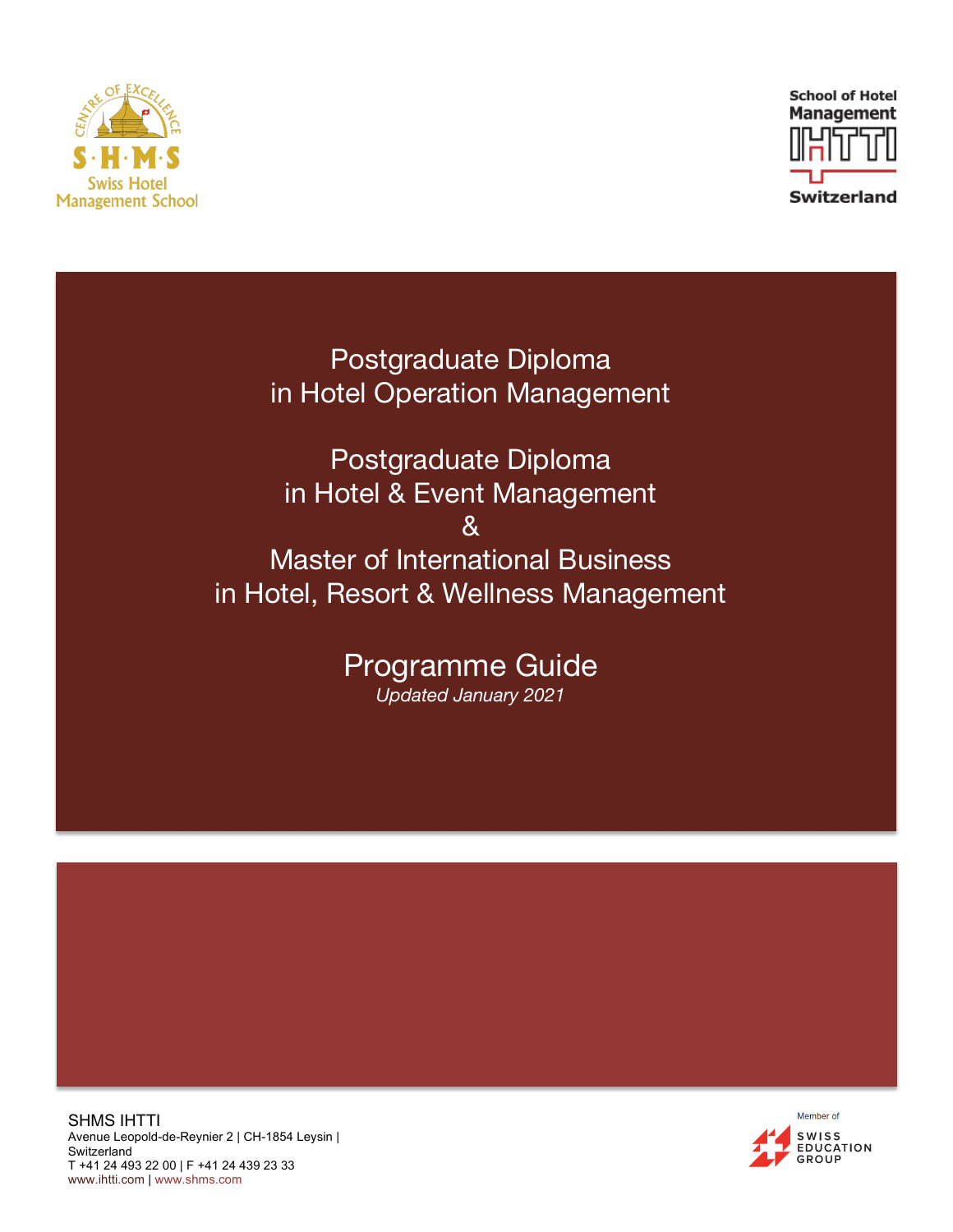

### **Welcome**

Herewith the Programme Guide for the current semester, a document with relevant information about your academic studies here at the SHMS IHTTI

Studying at SHMS IHTTI means you are 'checking into' the hospitality industry, one of the world's most dynamic industries, which continues to grow year after year, providing a vast array of jobs for suitably qualified professionals. With intensive training and internship experience, graduates of the SHMS IHTTI are perfectly placed for career success and the alumni are a testament to the quality of the programmes.

The SHMS IHTTI is passionate about international hospitality management. Our institute of hospitality is dedicated to teaching the world-famous Swiss traditions to tomorrow's industry leaders. Students follow an exciting curriculum comprising of academic and practical elements, expertise and languages. Each subject provides knowledge and skills critical to students' future career in the hospitality industry.

We look forward to serving as your Academic Directors and make this semester a successful one, for all students and staff, here at the Swiss Hotel Management School IHTTI.

MMN

Mark Urech Assistant Dean SHMS/IHTTI (Leysin Campus)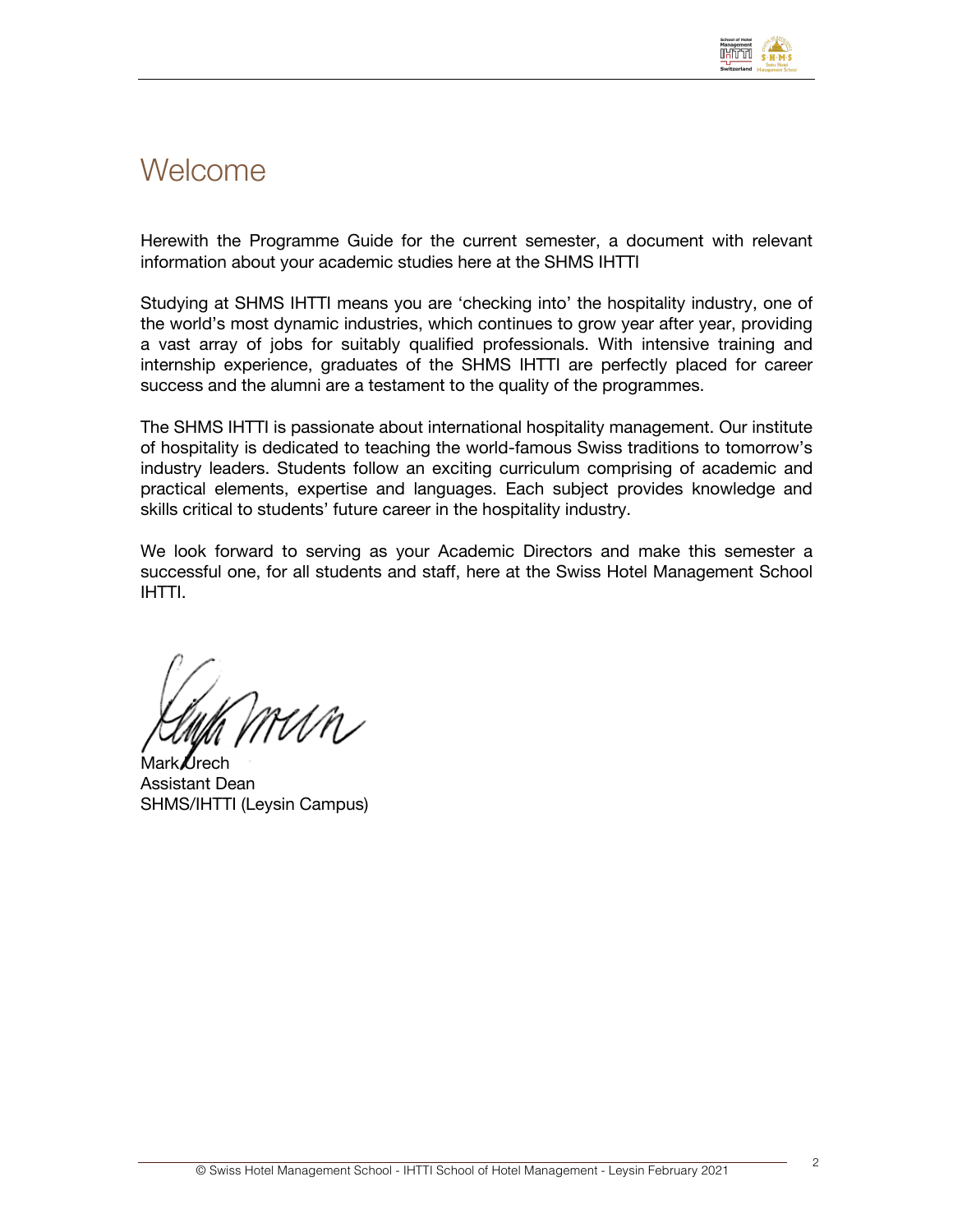

# **Contents**

| 1. Who's Who on Your Programme                    | 4  |
|---------------------------------------------------|----|
| 2. Communication and Attendance                   | 6  |
| 3. PGD & MIB Programme                            | 7  |
| 4. Learning and Assessment                        | 10 |
| 5. Submissions of Assessments                     | 12 |
| 6. Academic Offences                              | 15 |
| 7. Programme Quality Monitoring                   | 17 |
| 8. General Information                            | 19 |
|                                                   |    |
| Appendix I: Module Descriptors                    | 20 |
| Appendix II: Timetable for Assignment Submissions | 29 |
| Appendix III: Postgraduate Grading Scale          | 30 |
|                                                   |    |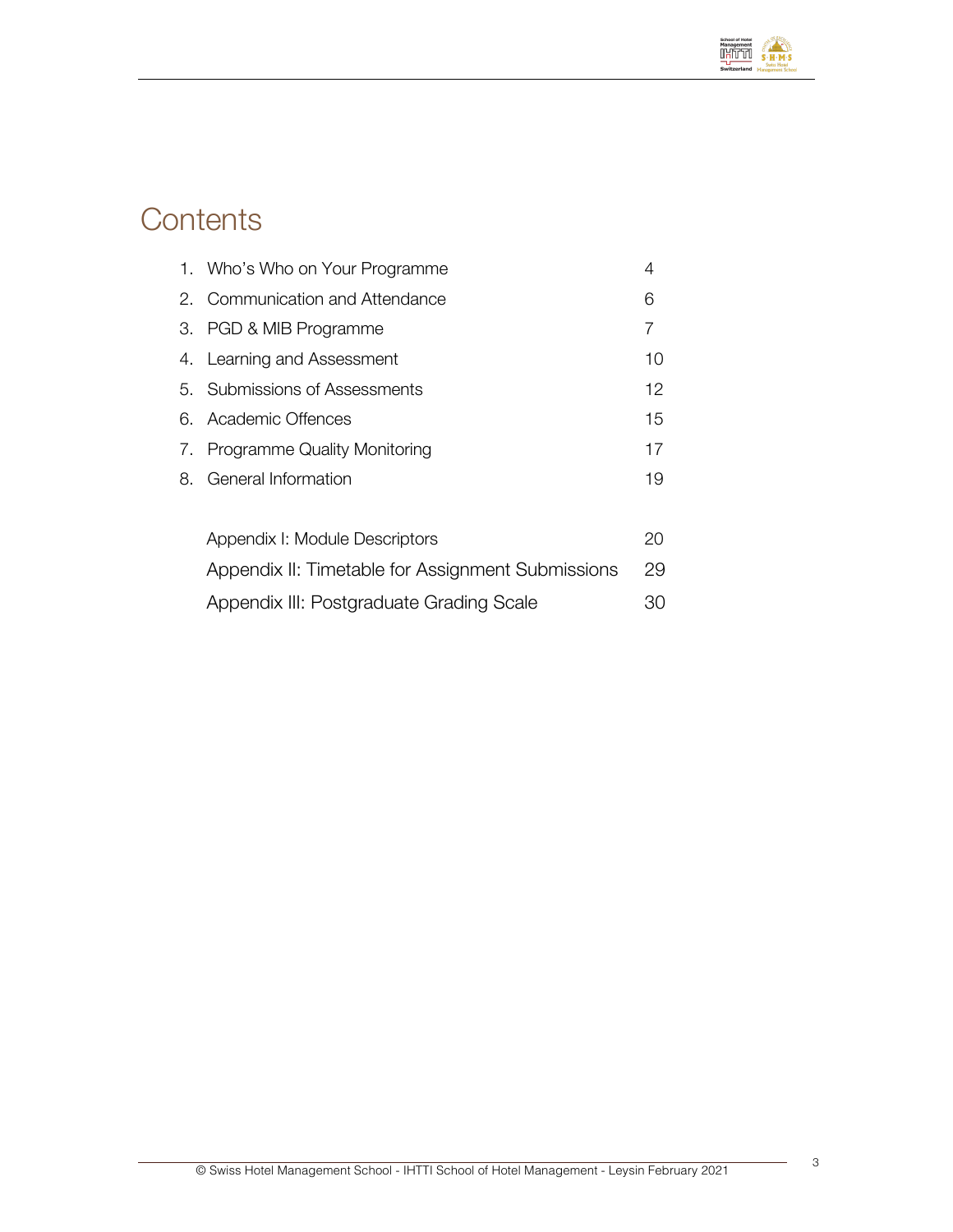

## 1. Who's who on your programmes?

Your Programme Manager - Mr Andrea Leuenberger

#### Module Leaders

In most instances, your first point of contact should be your Module Leader who is responsible for ensuring the quality and development of the module. Thus, if you have a problem with the module, or wish to discuss elements such as teaching and assessment, you should initially speak with the Module Leader:

#### PGD in Hotel Operation Management

Food & Beverage Management Mr Ludovic Cosandey Event & Banquet Management Mr Ludovic Cosandey Wine & Bar Management Mr Roel Brinkman Front Office & Back Office Systems Mr Rafael Zulian Human Resource Management Ms Laureline Wilain Professional Career Development Ms Deborah Martinez Rooms Division Management Mr Rafael Zulian Housekeeping Management Ms Maria Pina Business Market Research Ms Andrea Leuenberger Academic English Skills Music Mr Zorbey Schuster Languages Language Team

Service & Culinary Practice **Mr Pauolo Viera / Ms Sophie Rossel** 

#### PGD in Hotel & Event Management

Food & Beverage Management Mr Ludovic Cosandey Event Management Management Mr Ludovic Cosandey Wine & Bar Management Mr Roel Brinkman Front Office & Back Office Systems Mr Rafael Zulian Marketing Management for Hospitality Ms Kathryn Medico Human Resource Management Ms Laureline Wilain Professional Career Development Ms Deborah Martinez Rooms Division Management Mr Rafael Zulian Feasibility & Business Planning Mr Rafael Zulian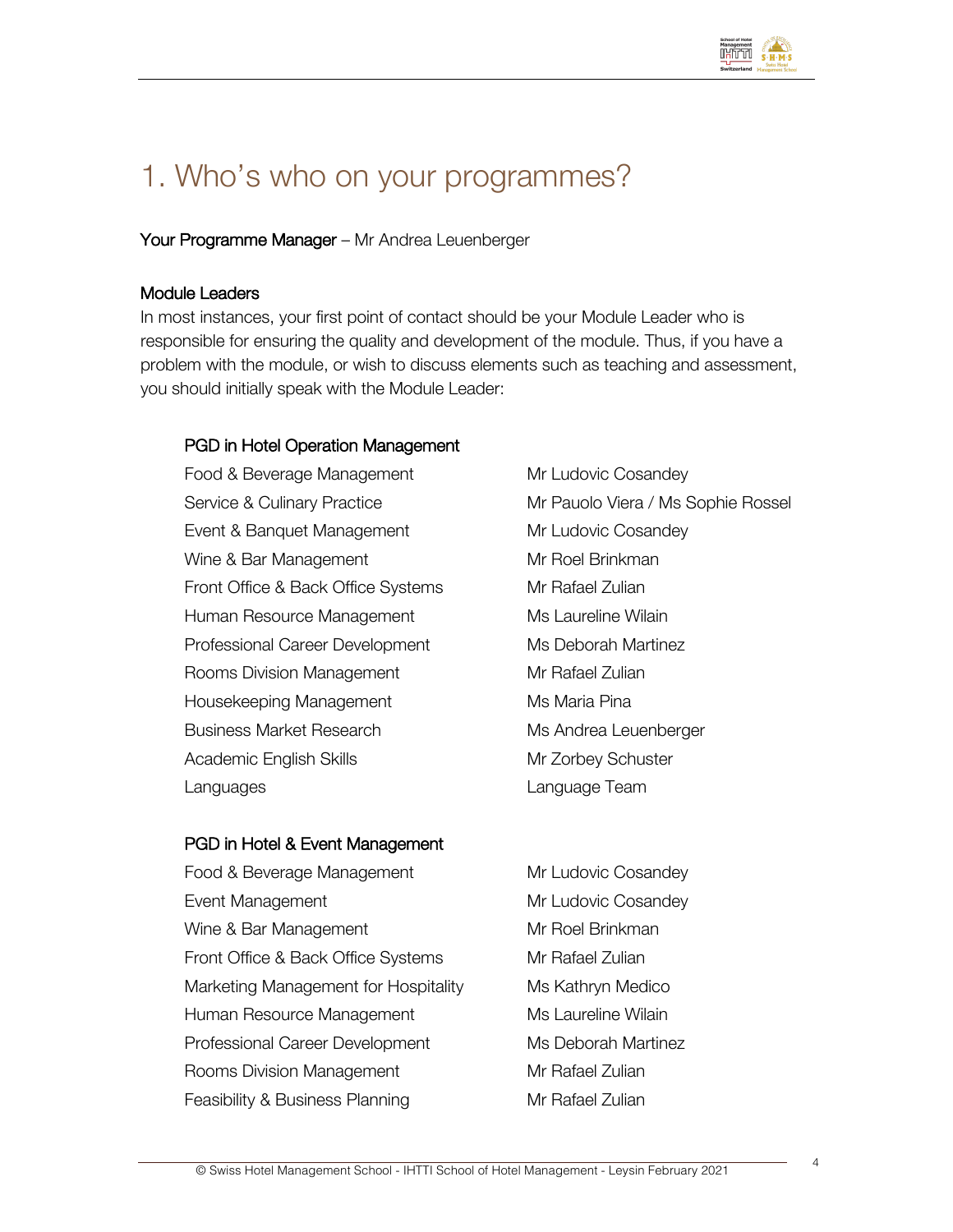

Business Market Research Ms Andrea Leuenberger Academic English Skills Manuel Mr Zorbey Schuster Languages Language Team

#### MIB in Hotel, Resort & Wellness Management

| <b>Resort Management</b>                                         | Mr Radu Botnari                    |
|------------------------------------------------------------------|------------------------------------|
| AI and Technology Driven Innovation                              | Mr Rafael Zulian                   |
| Strategies for Leadership                                        | Ms Laureline Wilain                |
| Managing Generational & Cultural Diversity                       | Ms Vanessa Mendes                  |
| Interpersonal & Managerial Sustainability Devl. Mr Roel Brinkman |                                    |
| Consumer Intelligence & Value Creation                           | Mr Ludovic Cosandey                |
| Digital Sales & Marketing                                        | Ms Kathryn Medico                  |
| <b>Global Hospitality Trends</b>                                 | Dr David Milson                    |
| Financial Decision-Making                                        | Ms Andrea Leuenberger              |
| Resort, Restaurant & Spa Ops. (Labs)                             | Ms Tatiana Gonzaga/Mr Radu Botnari |
| Business Design for Hotel, Resort & Wellness Mr Radu Botnari     |                                    |

Every member of the Postgraduate Diploma and Master teaching team has a responsibility for maintaining and improving the quality of the programme. However, Ms Andrea Leuenberger has a particular responsibility in terms of obtaining student feedback, which will be organised through the completion of module evaluation questionnaires and regular Programme Committee meetings with the Postgraduate Diploma and Master course representatives. Having obtained your views, the team will evaluate the results and discuss ways of capitalising on strengths and remedying problems.

In other cases, the leadership team is available to you who is there to give you confidential help and advice on a range of issues, both academic and personal. Please contact your Programme Manager for an appointment in these cases.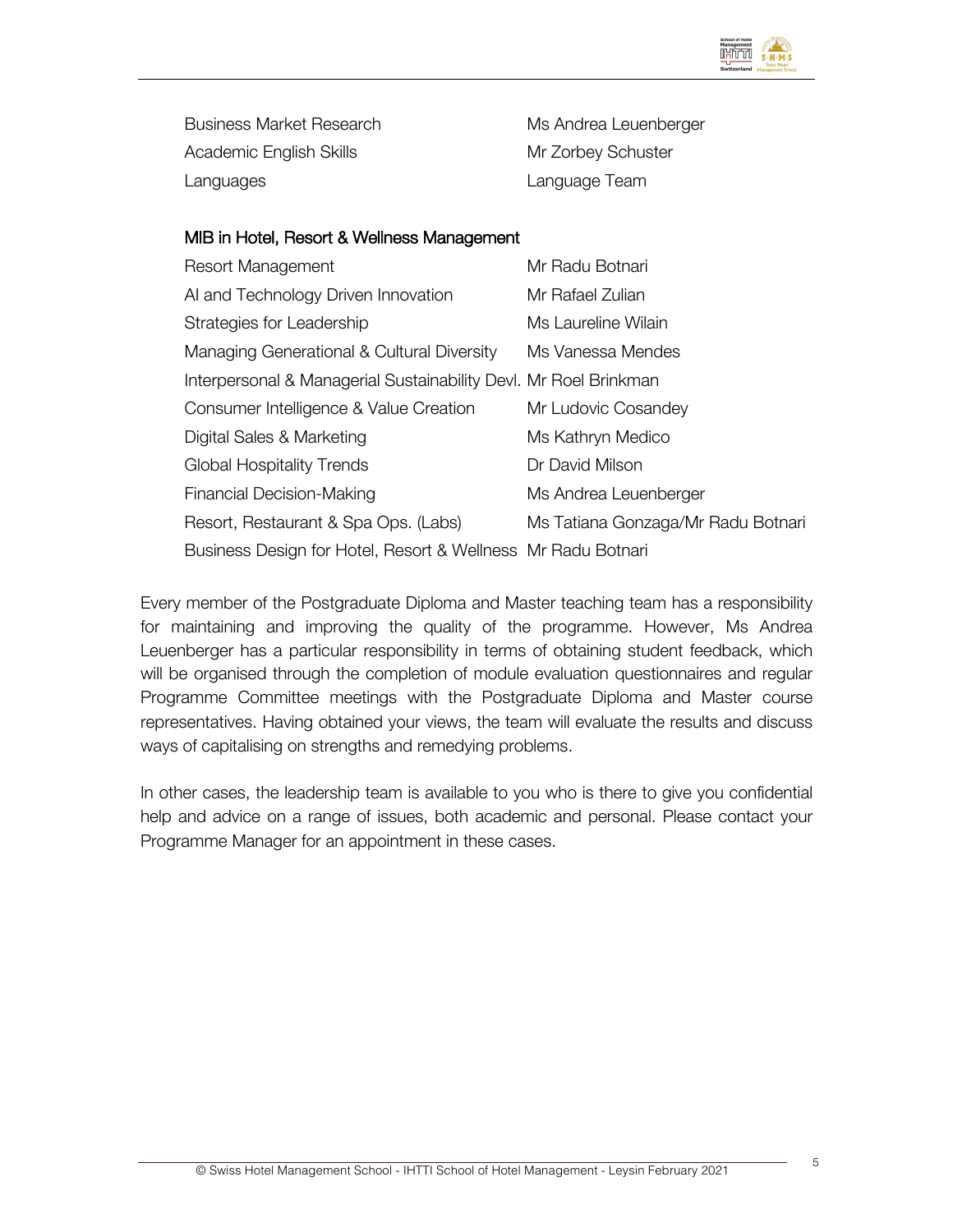

# 2. Communication and Attendance

#### **Communication**

Effective communication systems are a vital component of your programme from both the staff and student perspective. The following information is therefore intended to summarise the systems that operate within SHMS IHTTI.

Your Programme Manager is always your first point of contact for advice on personal and individual academic matters. Please make an appointment with your Programme Manager via email. If the Programme Manager is not available you could contact the Executive Academic Assistant.

General queries relating to timetabling of assessments, module codes, submission issues, etc. should be dealt with by the academic office. Any queries you may have regarding teaching and assessment of modules should ideally be addressed by the person responsible for delivering the teaching on that module.

The main form of communication used to inform you of general issues such as room changes, timetable changes etc. is the SHMS IHTTI e-mail system. Make sure you check this on a daily basis.

Members of staff are always happy to talk to students individually; however, it is recommended to make an appointment through email in advance.

#### **Attendance**

The SHMS IHTTI Student Policy governs the PGD and MIB regulations on attendance. As such you are expected to attend all timetabled classes, engage in the learning process, submit your work on time, and notify your module leaders if you are experiencing difficulties.

The SHMS IHTTI requires students to attend all classes. To monitor this, lecturers will take attendance at the start of every class. Students not present on time and not properly groomed will be marked absent and the absence introduced into the system.

Should a student arrive for class without being properly prepared, the lecturer may decide to mark that student absent and/or ask the student to leave the class. Preparation for class includes, but is not limited to, homework, pre-reading, cloud activity, research, or any other instruction previously given by the lecturer. Proper grooming is also required.

Students are required to manage their own time and take full ownership of their studies by managing their own schedules, interviews, events and private matters. No excuses will be given for illness, interviews, family circumstances or any other matters that prevent students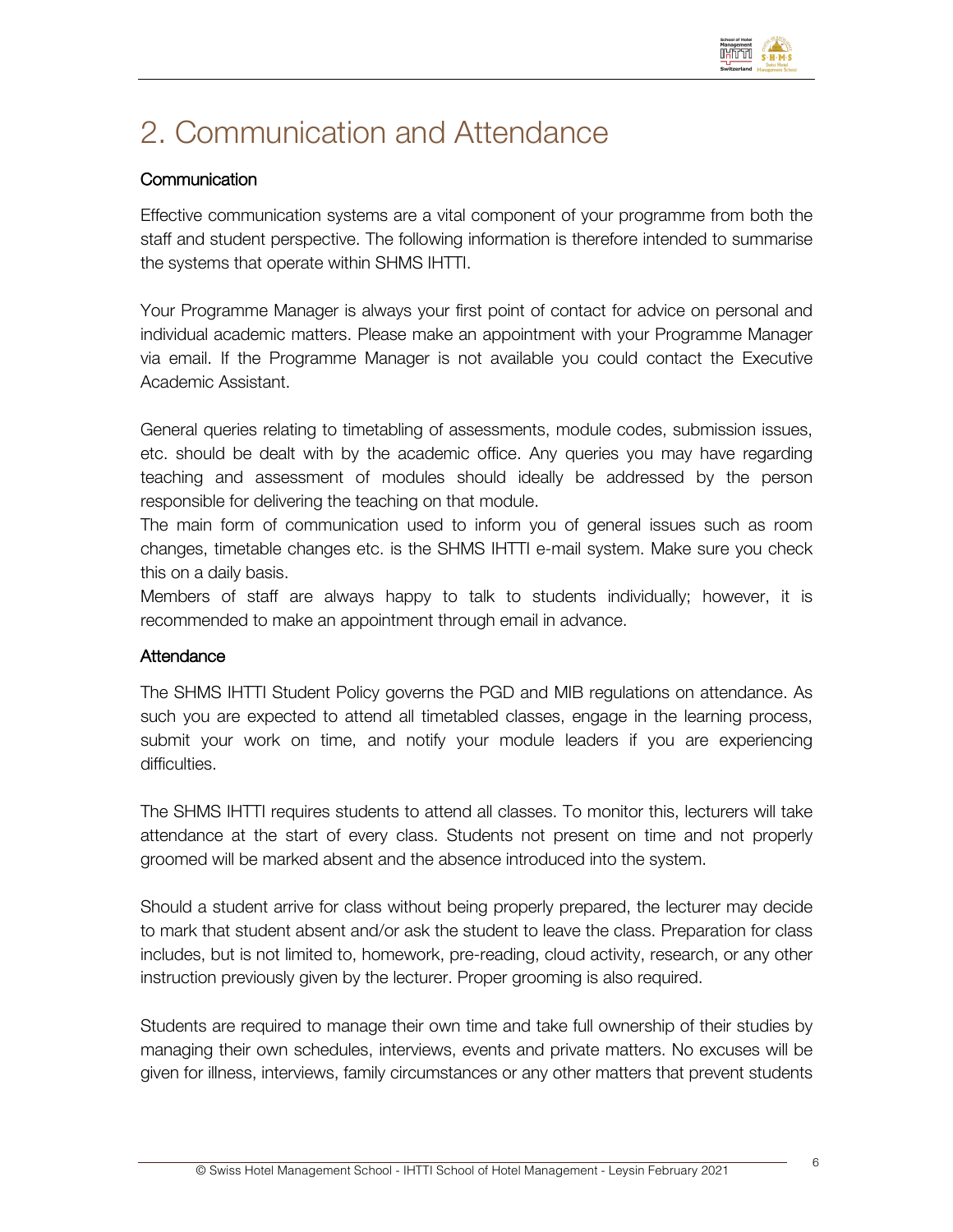

from going to class. In the case that a student misses classes the policy below will be applied.

Student may be absent from a module a maximum of 6 hours. Once the student reaches the 7th hour of absence, he/she will be automatically deregistered from the module. With the 7th hour of absence students are deemed to have missed too much from a module to be able to achieve the intended Learning Outcomes of the module. Whether the student absences are due to matters in the students own control is not relevant in this policy.

For students to pass the year once deregistered from a module, they will have to retake the module during Summer Sessions in the same way as if he/she had failed the module. Self Study or Online/Onsite Retake options are not offered to students deregistered from a module.

In the event of prolonged sickness or absence, contact your Programme Manager immediately. If you are absent due to illness for a number of days you will be asked to produce a medical certificate from a doctor. This is particularly important if you are concerned about missing a deadline for assignment work. In order to pass your PGD and MIB your attendance must be good.

# 3. PGD & MIB Programme

#### Programme Aim

The program aims to develop in learners a systematic understanding of knowledge related to Hospitality Management and to provide them with the skills and techniques for autonomous, reflective and life long learning. Further, the program aims to produce for society graduates who can undertake critical, evaluative study and who can be creative and innovative in their careers in the Hospitality industry.

As the hospitality industry continues to grow, its structure becomes more complex and corporate driven, and so there is a greater need for qualified graduates in these sectors. The Council for Hospitality Management Education reports that qualifications have a strong impact on the career development of managers and as their roles in hospitality organisations become more complex, the nature of the unit management role will increasingly require the skills and knowledge that graduates bring. Hospitality graduates were preferred for a number of reasons including their deep understanding of the way the industry works, the fact that they are more likely to 'stay the course' and in general for their passion for, and commitment to, the industry.

The PGD and MIB programmes seek to fulfil these aims by providing an intellectual, challenging, postgraduate learning opportunity that enables students to progress in their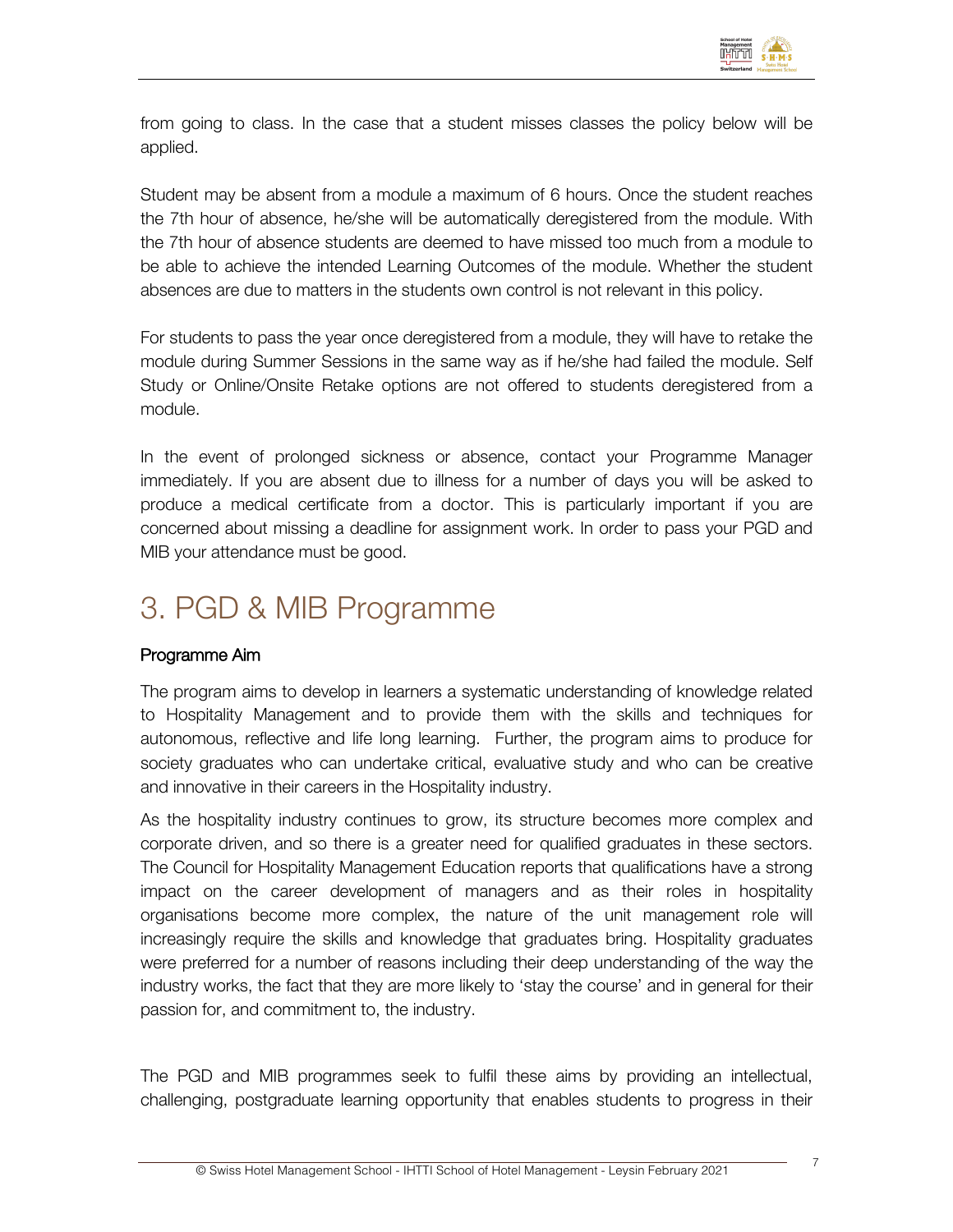

chosen career and to enhance their opportunities for advancement in the wide range of international industry organisations.

#### Programme Philosophy

The programme detailed in this document is guided by the University's PG regulatory framework. The modules in all of the programmes are designed as Level 6 for Postgraduate Diploma and level 7 for Masters level credits. The PG regulatory framework definitive document describes Level 7 as: "at master's level the student is expected to critically evaluate subject related problems with confidence and demonstrate a deep knowledge and understanding of the subject gained through independent modes of learning. The student should be able to identify the issues to address and demonstrate an inclination towards research."

#### Programme Structure

The following table provides you with a brief overview of the modules for the programme, the codes and credits awarded for those modules and the assessment strategy.

| Postgraduate Diploma in Hotel Operations Management |                                        |                |              |
|-----------------------------------------------------|----------------------------------------|----------------|--------------|
| Code                                                | <b>Module</b>                          | <b>Credits</b> | <b>Hours</b> |
| FB604                                               | <b>Food and Beverage Management</b>    | 8              | 80           |
| FB613                                               | <b>Service &amp; Culinary Practice</b> | 16             | 160          |
| <b>RD605</b>                                        | Front Office & Back Office Systems     | 8              | 80           |
| FB612                                               | Wine & Bar Management                  | 8              | 80           |
| <b>EV605</b>                                        | Events & Banquet Management            | 8              | 80           |
| <b>MG602</b>                                        | Human Resource Management              | 8              | 80           |
| CO603                                               | <b>Professional Career Development</b> | 8              | 80           |
| <b>RD611</b>                                        | <b>Rooms Division Management</b>       | 8              | 80           |
| <b>RD601</b>                                        | Housekeeping Management                | 8              | 80           |
| CO601                                               | <b>Business Market Research</b>        | 8              | 80           |
| LG401/2/3                                           | Languages                              | 4              | 40           |
| AE402                                               | <b>Academic English Skills</b>         | 4              | 40           |
| <b>IN601</b>                                        | Internship                             | 24             | 240          |
|                                                     |                                        | 120            | 1200         |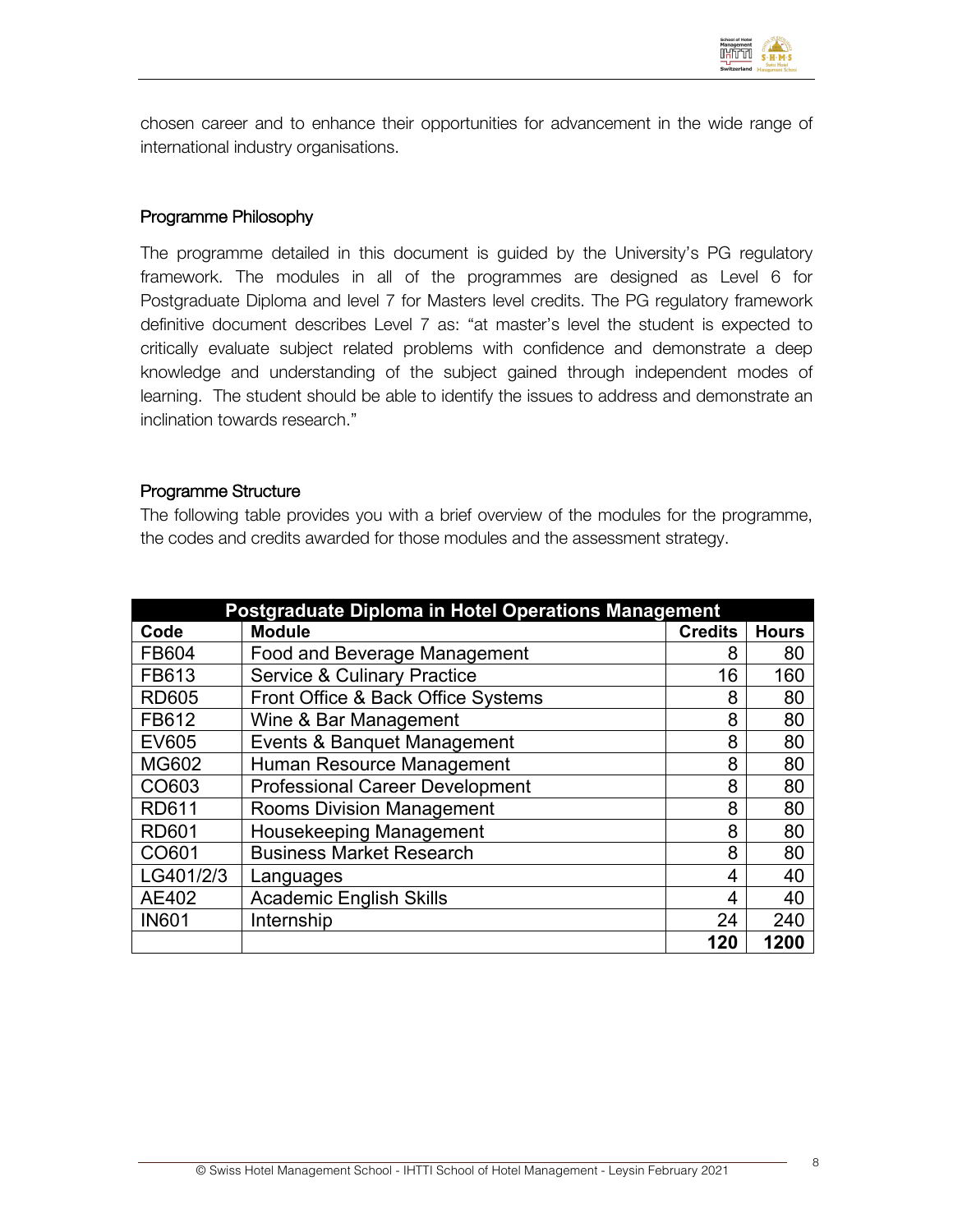

| Postgraduate Diploma in Hotel & Events Management |                                            |                |              |  |
|---------------------------------------------------|--------------------------------------------|----------------|--------------|--|
| Code                                              | <b>Module</b>                              | <b>Credits</b> | <b>Hours</b> |  |
| FB604                                             | <b>Food and Beverage Management</b>        | 8              | 80           |  |
| EV610                                             | <b>Event Management</b>                    | 16             | 160          |  |
| <b>RD605</b>                                      | Front Office & Back Office Systems         | 8              | 80           |  |
| FB612                                             | Wine & Bar Management                      | 8              | 80           |  |
| <b>MG602</b>                                      | Human Resource Management                  | 8              | 80           |  |
| CO603                                             | <b>Professional Career Development</b>     | 8              | 80           |  |
| <b>RD611</b>                                      | <b>Rooms Division Management</b>           | 8              | 80           |  |
| <b>HM602</b>                                      | <b>Feasibility &amp; Business Planning</b> | 8              | 80           |  |
| <b>MK605</b>                                      | Marketing Management for Hospitality       | 8              | 80           |  |
| CO601                                             | <b>Business Market Research</b>            | 8              | 80           |  |
| LG401/2/3                                         | Languages                                  | 4              | 40           |  |
| AE402                                             | <b>Academic English Skills</b>             | 4              | 40           |  |
| <b>IN602</b>                                      | Internship                                 | 24             | 400          |  |
|                                                   |                                            | 120            | 1200         |  |

| MIB in Hotel, Resort & Wellness Management |                                                       |                |              |  |
|--------------------------------------------|-------------------------------------------------------|----------------|--------------|--|
| Code                                       | <b>Module</b>                                         | <b>Credits</b> | <b>Hours</b> |  |
| <b>MG751</b>                               | <b>Resort Management</b>                              | 10             | 100          |  |
| <b>MG781</b>                               | Al & Technology Driven Innovation                     | 10             | 100          |  |
| <b>MG711</b>                               | <b>Strategies for Leadership</b>                      | 10             | 100          |  |
| MG721                                      | <b>Managing Generational &amp; Cultural Diversity</b> | 10             | 100          |  |
| <b>MK741</b>                               | Consumer Intelligence & Value Creation                | 10             | 100          |  |
| <b>MK721</b>                               | Digital Sales & Marketing                             | 10             | 100          |  |
| MG741                                      | Interpersonal & Managerial Sustainability Devl.       | 10             | 100          |  |
| <b>MG771</b>                               | <b>Global Hospitality Trends</b>                      | 10             | 100          |  |
| <b>FM720</b>                               | <b>Financial Decision Making</b>                      | 10             | 100          |  |
| <b>HM790</b>                               | Business Design for Hotel, Resort and Wellness        | 20             | 100          |  |
| <b>HM780</b>                               | Resort Restaurant & Spa Operations (Labs)             | 30             | 100          |  |
| <b>IS780</b>                               | <b>IBP Work Placement</b>                             | 40             | 400          |  |
|                                            |                                                       | 180            | 1800         |  |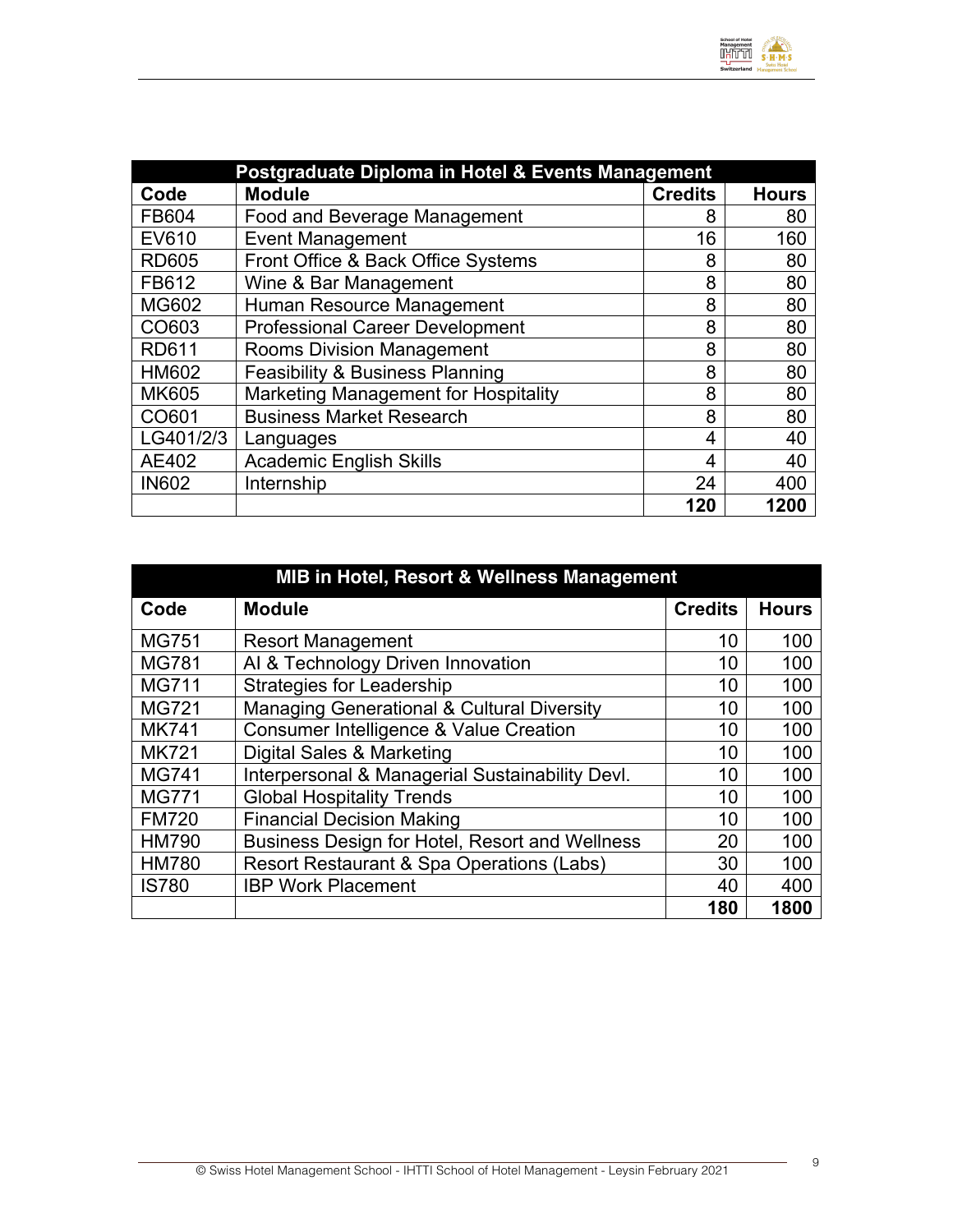

# 4. Learning and Assessment

The premise underlying the program is that the hospitality industry needs people who not only understand business disciplines but also have the skills to use this knowledge effectively. Employers want people who already have these skills and many recruit people with a Postgraduate Diploma or MIB in Hotel & Resort Management for this reason. In each module you will be provided with a module handbook that will describe in detail the aims and rationale, learning outcomes and teaching, learning and assessment strategy attached to it.

#### Teaching and Learning Methods

Attainment of learning outcomes is through a combination of student centred learning and teaching methods facilitating a transformational and situated learning environment within a former Palace Hotel, enhanced through the integration of iPad technology and the introduction of Apple TVs into all teaching areas. Teachers and students are enabled to participate fully as they can share, present, collaborate and communicate through different applications and mediums. Within this flipped and student centred learning environment, students take much more responsibilities for their own learning and are engaged in actively searching and researching content of actuality and relevance, supported through the Moodle platform enabling proactive and self paced learning that complements the collaborative classroom activities. Teachers assume the role as facilitator as they are no longer anchored at the front of the class relying less on traditional lecturing, but using the flipped approach in order to facilitate exercises, competitive group activities, engage students in discussions and debates around case studies and actualities, invite guest speakers and organize practical demonstrations and professional visits.

Students are induced and coached about what is expected from their role within the learning process that implies a different, more proactive and collaborative participation in order to maximize the experience of a positive, engaging and successful educational journey on the programme. Furthermore they will receive initial guidance on how to identify, locate and use material available on the online Moodle platform and the student-learning centre. They will be guided through the recommended reading lists provided in each module handbook, and in extending their source material, by using various online sources, such as the online library.

Teaching and learning strategies will place great emphasis on the contextualisation of the practical, management and theoretical issues facing the contemporary hospitality industry. Intellectual skills are developed through involvement in the teaching and learning methods outlined, and various transferable skills are acquired and assessed throughout the programme.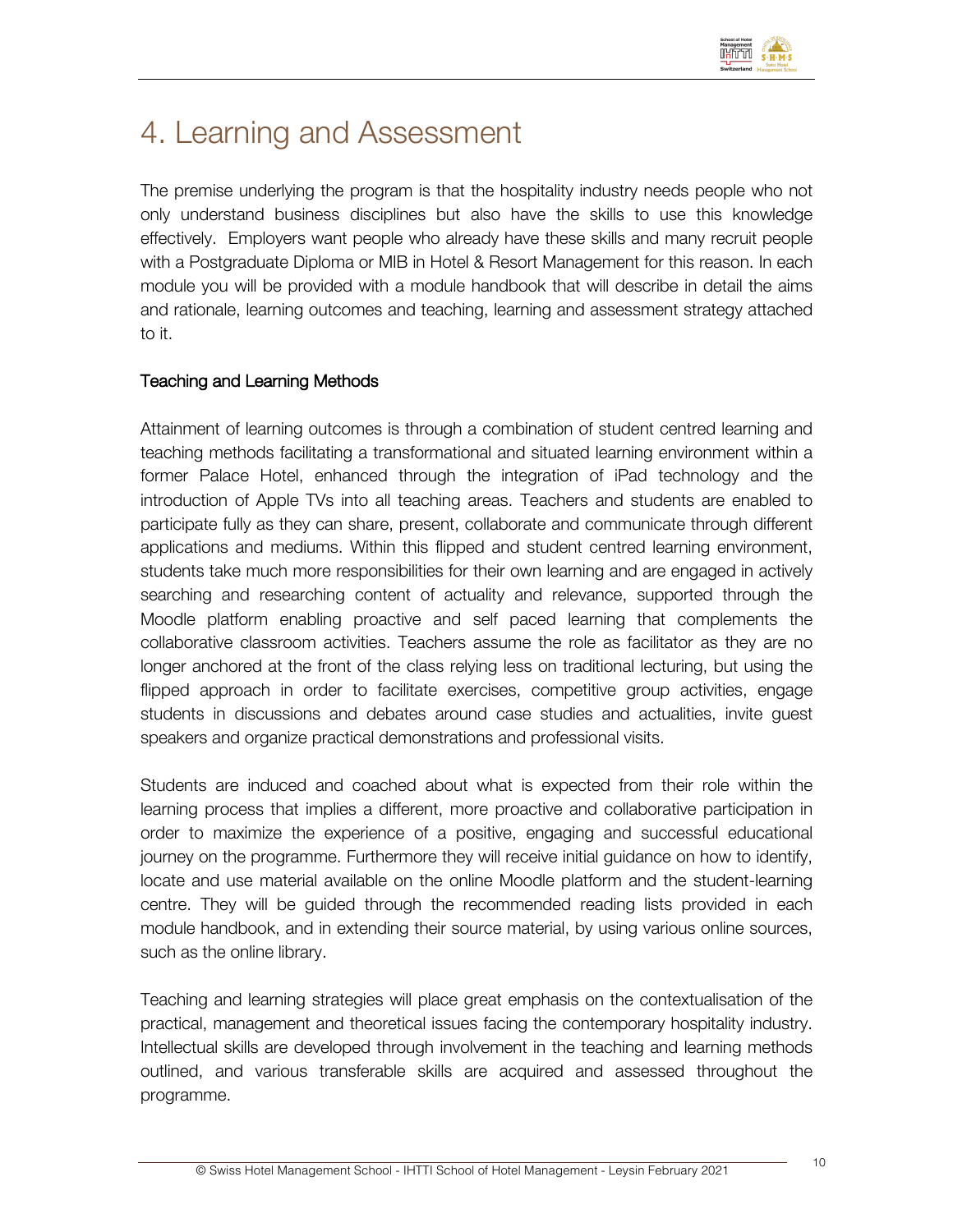

Students will have many opportunities to undertake professional and academic development by working experientially on events in our commercial facilities (restaurants, events gallery, bar, quick service restaurant, etc.), and internal and external functions/events such as the World of Hospitality, International Day and others.

Industry keynotes, special workshops and bi-yearly International Recruitment Forum allow students to interact and engage with industry professionals, attend special CV and work placement workshops and gain great networking opportunities, placements and jobs. Many SHMS IHTTI graduates who engaged in this way have secured positions with these very employers as they were recruited at these employer days. The dedicated Internship and Career Centre assists students in finding jobs and internships locally as well as internationally depending on the students' preferences.

All students are required to comply with research governance and ethics principles whilst undertaking their programme of study. This is of particular importance when conducting research involving other people e.g. for module assessments or Independent Studies.

#### Conduct during the Programme

As Postgraduate Diploma and Master of International Business students, you are often seen by those studying on the Bachelor programme as role models in terms of behaviour and attitude. As such PGD and MIB students are expected to adhere to grooming standards between the hours of 07h00 and 19h00, unless you are off campus.

You are expected to contribute actively to tutorials and to uphold professional standards of civility and courtesy at all times.

#### The Postgraduate Grading Scale

The Postgraduate Grading Scale applies to all coursework assessments and examination answers undertaken by students of modules at Level 6 or 7. The examiner identifies the grade descriptor, which most closely reflects the quality of the work and awards the numerical report grade.

If the module involves two or more assessments, or if the examination requires students to attempt two or more questions, a mathematical weighting may be applied to each grade to reflect the relative importance of the assessment [or question] before computing the overall grade for the module [or the examination].

#### Assessment of modules at Level 6 or 7

A student who achieves at least the minimum standard of performance in all the assessments contributing to a module at Level 6 or 7, and achieves an overall grade of 40% or above, is awarded the credits for the module at Level 6 or 7.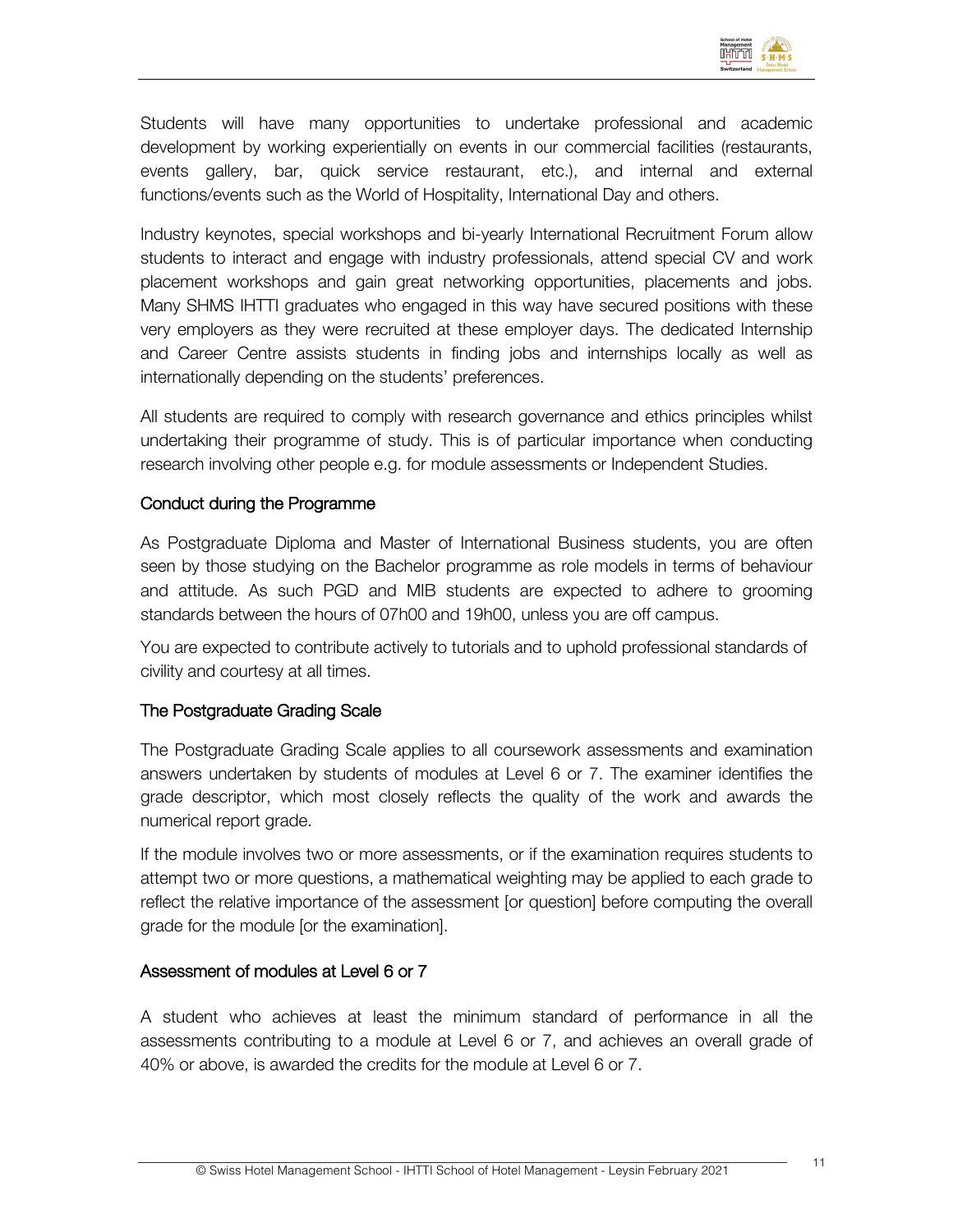

Where the overall grade for the module is below 40%, or the minimum standard of performance has not been reached in any one of the assessments contributing to the module, no credits are awarded, and the referral regulations apply.

These regulations apply to all modules at Level 6 and 7, including work placement projects.

## 5. Assessments

All assessments are to be undertaken in English. Although the quality of the written English style is not formally part of the assessment, you should aim to make your work legible and comprehensible to the reader/hearer. We advise that if you are unsure about the quality of your written work in English, you should speak to the Program Manager.

#### Learning outcomes defined

A learning outcome is a fundamental achievement, which may take the form of the acquisition of knowledge, understanding, an intellectual skill or a practical skill. Learning outcomes are the basis for the learning and assessment strategy in modules.

#### Learning outcomes in modules

Each module has a formally identified set of learning outcomes. The learning outcomes and the level of the module together define the standard. Credit can be awarded for a module only if at least the minimum standard of performance has been achieved in every learning outcome within the set, and an overall grade for the module is a pass.

#### Students to demonstrate learning outcomes

Assessments are designed as the means through which students are able to demonstrate achievement of the learning outcomes. The coursework component of a module may comprise several separate assessments, but a formal examination is regarded as a single assessment. Each assessment may carry one or more learning outcomes. The tutor responsible for setting the assessment must inform students as to the assessment criteria, which will be used to assess the quality of the submitted work. These assessment criteria will reflect the designated level of the module.

#### Assessment philosophy

Within a student centred and transformational learning environment, assessing becomes an important part of learning and is not limited to just testing knowledge, but applying knowledge in its contexts and with critical reflexion. In consultation with the industry SHMS has identified a wide range of assessments in order to challenge and develop students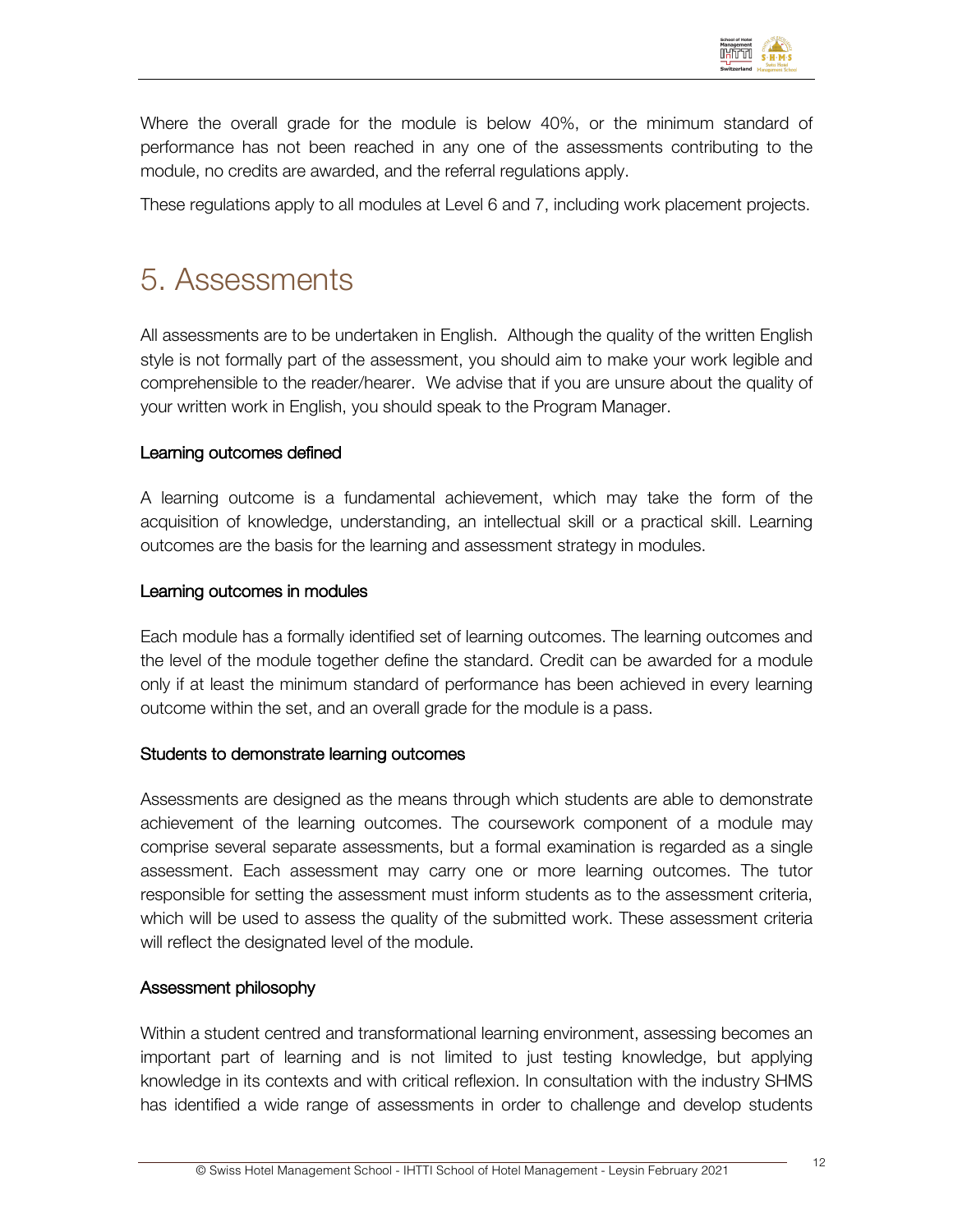

practical and theoretical skills. A significant part, starting already during the PGD programme and in continuing in the Master of International Business programme, is the inclusion of practical development and assessment, some of which is problem based and reflects the nature of the industry to which they aspire. For instance, students will be involved in the set up, delivery, planning and execution of events in our commercial facilities, parties and international events or managing an entire outlet like it is the case within the MIB programme. This is designed to test their learning and understanding and also to reflect upon their professional development and employability prospects.

As an integral part of teaching and learning, the testing of knowledge, understanding and skills are done through a single or a combination of assessed assignments. The form and nature of the assignments are balanced throughout the program and take into account the particularities of the modules and their learning outcomes. The assessments can vary between written individual or group work, individual or group oral presentations (live or through iMovie) or a combination of both. Furthermore assessments can be established on case studies or based on web-based simulations, using realistic industry applied scenarios with sophisticated algorithm, like HotelSiM, entrepreneur or leadership simulations within a competitive setting.

Assessments are structured and assessed with constructive and formative feedback designed to aid learning as students go along in order to enable them to develop the key graduate skills as defined by the university.

#### Minimum standard of performance

Since each assessment tests one or more of the learning outcomes, and each outcome is tested only once, at least a minimum standard of performance is required in every assessment. This standard is set at the minimum pass grade of 40%.

#### Exceptional Extenuating Circumstances Policy (EEC)

Each assignment has to be submitted on time respecting the respective deadline of each course work as determined in the module handbooks of each module.

Work which is submitted after the designated deadline (including any formally approved agreed extension) for a coursework assessment is deemed late. This work will not be marked and NS (Non-Submission) grade will be recorded.

If serious circumstances beyond a student's control affect their ability to complete an assessment they may submit a claim for Exceptional Extenuating Circumstances (EEC). This must be accompanied by evidence and the work done to date, by the original assessment submission deadline. This will be first considered by the Programme Manager, until final approval by school management.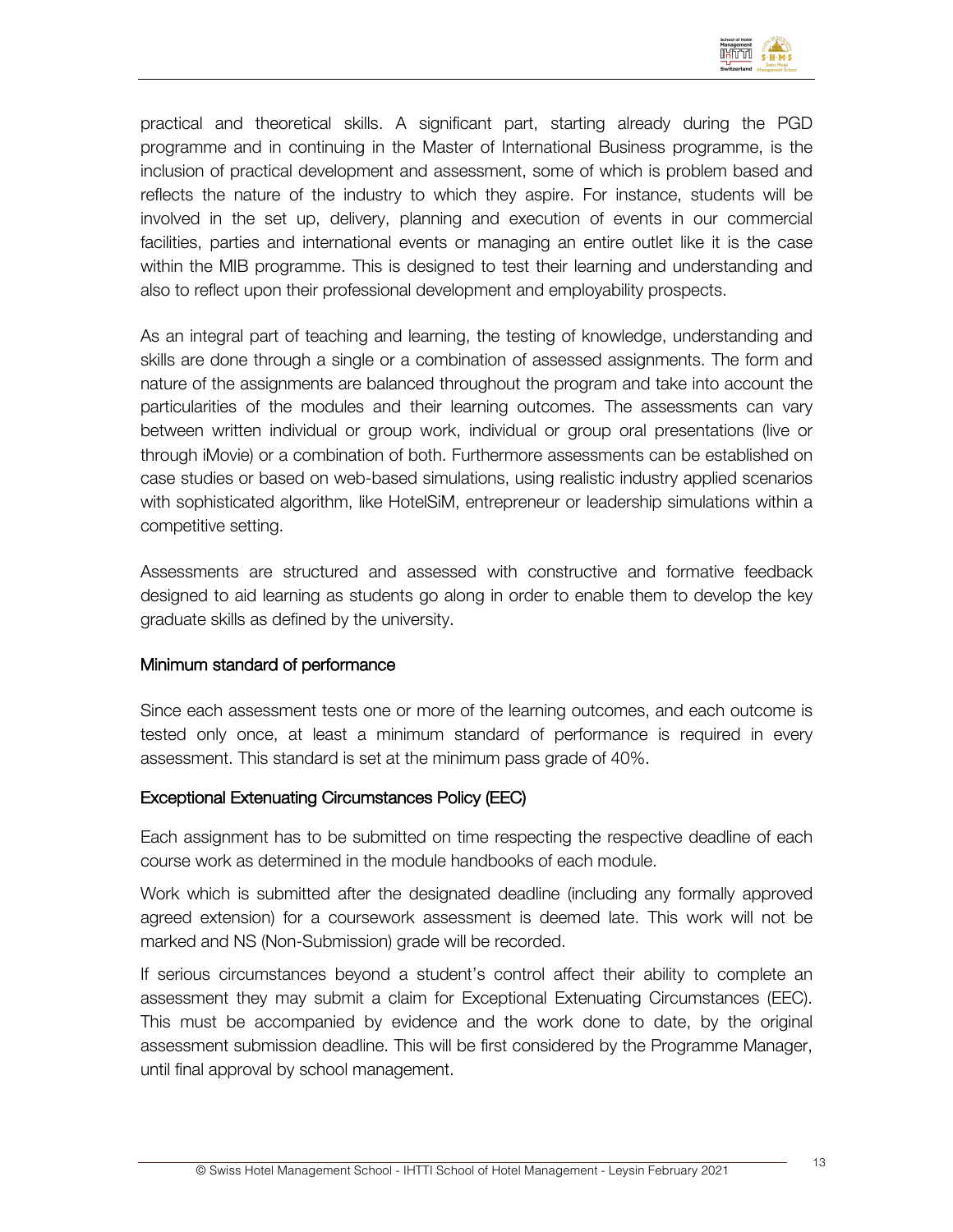

Claims for exceptional extenuating circumstances will not be approved if they arise from matters, which are evidently for them to control:

- A student's failure to organise her/his time appropriately.
- A student's own negligence or carelessness.
- Circumstances for which a student has had ample opportunity to plan.

- Circumstances that a student did not disclose at the appropriate time (unless they were unable to do so due to circumstance e.g. their mental capacity was impaired).

- Any failure of computer related equipment.

A student struggling to meet a deadline due to illness or other exceptional circumstances must contact her/his Programme Manager in advance of the deadline of the course work, and apply for an EEC. A decision, as to whether your claim can be upheld, will be made by your Programme Manager, subject to the final approval of school Management of SHMS IHTTI.

In some cases claims may me made after the deadline date, provided there is good reason why it could not be submitted prior to the deadline. All claims must be made to the appropriate Programme Manager with the required evidence, (e.g. medical certificates).

Exceptions to this will only apply where it would have been impossible to hand in any work by the deadline. Examples may include: student in hospital; unable to return to country through flight disruption/disaster; student's mental capacity is impaired.

#### Return of Students Marked Work

Students should expect that in normal circumstances, lecturers should return marked work within four working weeks after collection. There may, however, be exceptional circumstances when students will not receive their work within this timeframe. There are many reasons, which may be outside the control of individual lecturers as to why this may happen. Please be patient; we are committed to getting marked work back to you at the earliest opportunity.

#### Failure & Referral

A module is failed if:

(i) The work submitted for an assessment component is not of a high enough standard to warrant an overall mark of at least 40% for the module.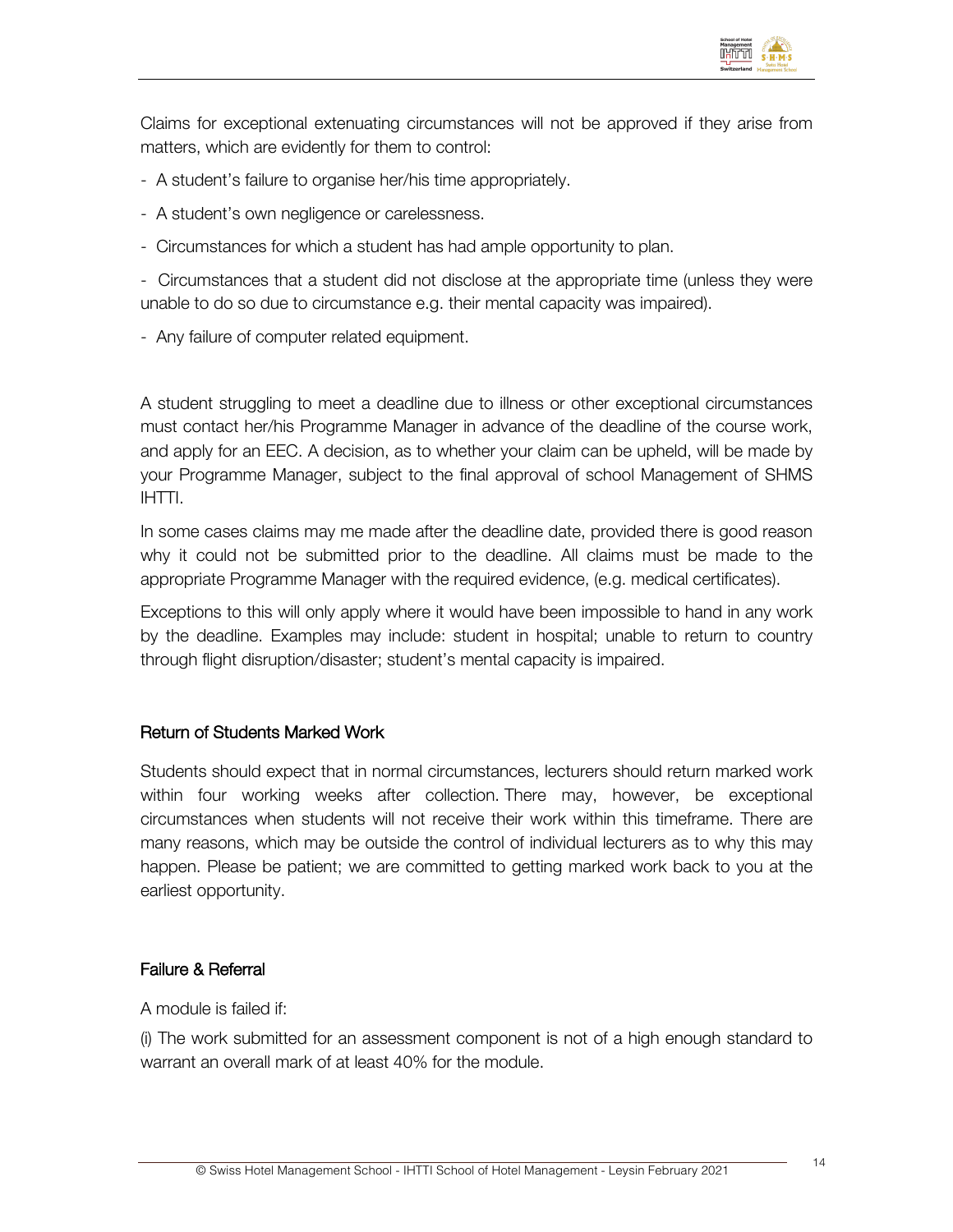

(ii) Work has not been submitted for the module assessments. If a student fails to submit an assignment a mark of NS will be recorded.

(iii) The student has committed academic offences and a penalty of failing the module has been imposed.

Failure and Referral, Entitlement to referral:

Students are normally entitled to one referral opportunity in each of the failed assessment components. The deadline for resubmission of work will be at the next assessment point.

In the case of examinations, the student will be directed to take the assessment at the next available examination period.

The mark awarded for an assessment following referral:

(i) The highest mark that can be awarded for a referred assessment component is 40%. If that mark is achieved, it replaces the original fail mark on the student's marks profile.

(ii) A referral mark of less than 40% will also replace the original mark unless it is lower than the mark obtained at the first attempt.

#### Retaking Modules

If a student has failed a module (mark below 40%) at the first attempt, including any referral opportunity, students need to retake the module within a 2 weeks summer session.

## 6. Academic Offences

SHMS IHTTI has a public duty to ensure that the highest standards are maintained in the conduct of assessments. Thus, the legitimate interest of the students and the SHMS IHTTI's reputation requires safeguarding. Alleged academic offences which would compromise these standards will be investigated thoroughly. If confirmed, an offence will lead to the imposition of severe consequences, including the possibility of termination of registration and enrolment, i.e. expulsion.

A student may be required to demonstrate ownership of authorship during an investigation into an alleged academic offence. The student may be asked to undertake a viva or other appropriate assessment at any point during the process. This procedure is intended to help students to reach a clear understanding of Academic Regulations and to dissolve any minor misunderstandings before they become serious.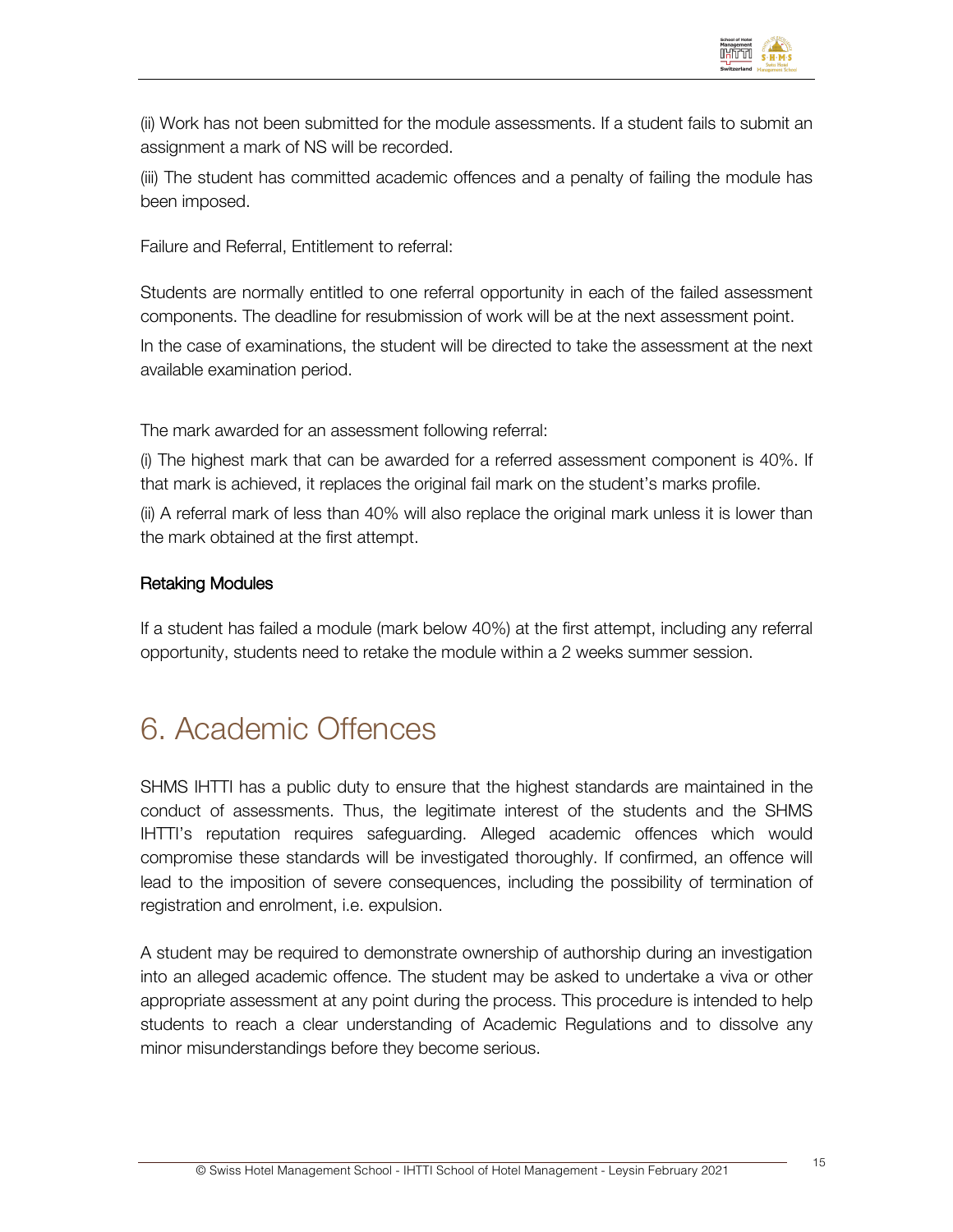

An academic offence could be 'confirmed' where evidence supports misconduct in any of the categories below. Where evidence strongly supports that the offence was committed on the 'balance of probability' (i.e. more likely than not) a student maybe confirmed as having committed an academic offence. SHMS IHTTI also reserves the right to review work retrospectively.

#### Plagiarism

Plagiarism arises when a student is suspected of presenting work undertaken by other people as if it were their own. Copying all or part of another person's work is not permitted. Failure to fully reference all sources could be construed by the marker/tutor as intentional and therefore as plagiarism.

Plagiarism has occurred when the student:

- Does not acknowledge the work of another person or persons, or,
- Has not identified the source or cited quotations in any part of work presented for assessment, or,
- Has copied another student's work with or without their knowledge, or
- Has submitted the same piece of their own work for assessment in two (or more) modules (i.e. self-plagiarism) at any level of study.

If a student's work is found to contain verbatim (or near verbatim) quotation from the work of others without acknowledgement, then plagiarism has been committed. In order to avoid that, all sources should be cited and all quotations from the works of other authors clearly identified as such.

Please do not leave anything to chance. SHMS IHTTI has strict rules regarding plagiarism and has specialised electronic surveillance equipment to determine if the work is plagiarized.

#### **Collusion**

Where there is a requirement for the submitted work to be solely that of an individual student, collaboration is not permitted. Students who improperly work together in these circumstances and/or who permit the copying of their work by others are guilty of collusion.

#### **Procurement**

If the student has engaged a third party to significantly or partially create a piece of work on their behalf with the intention of submitting this as their own piece of work, then an academic offence has been committed. Third party engagement can take the form of paid or unpaid work.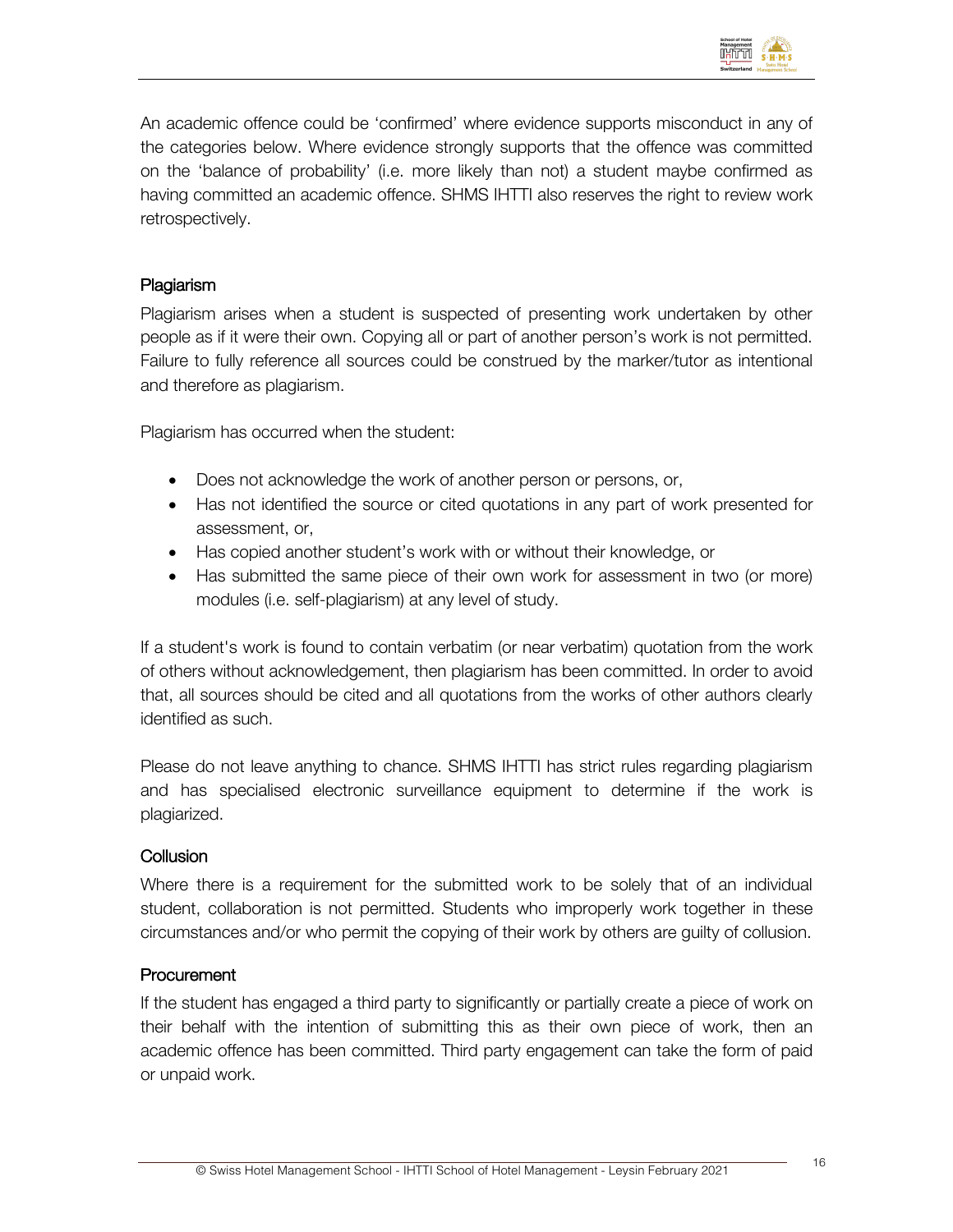

During the semester, random students will be selected from a module and asked to defend their work to a committee in order to verify originality. Additionally, if there are doubts about the originality of a student's work, students will be asked to defend their work orally before the final grade is awarded. If the student is not able to demonstrate knowledge of their work, it will be considered as an academic offence. This will result in a Z grade being given.

Students are permitted to get their academic work edited by a third party, however the original working document (any notes, the receipt from the editing company and/or any correspondence relating to the involvement of a third party), must be kept on hand until the final grade has been issued following the official publication of grades post Assessment/ Examination Board.

#### Invention of Data (Fabrication)

Invention of data occurs where a student effectively misrepresents data (through fabrication or falsification) to make it appear that the data has been derived by appropriate measurement in the field, in the laboratory or other setting.

Thus, the reader is deceived with regard to the true information and the researcher may use the invented data to substantiate a favoured hypothesis. This is regarded as deception and is a very serious academic offence

#### Other forms of misconduct

Any action through which students seek to gain an unfair advantage in assessment constitutes an academic offence. Failure to meet ethical, legal and professional obligations such as breach of confidentiality or abuse of research subjects or materials can be considered as serious offences.

#### Appeals

Where a student has been found guilty of an academic offence by the Academic Offence Panel, an appeal may be submitted in writing, within 14 days of receiving written notification of the outcome of the meeting.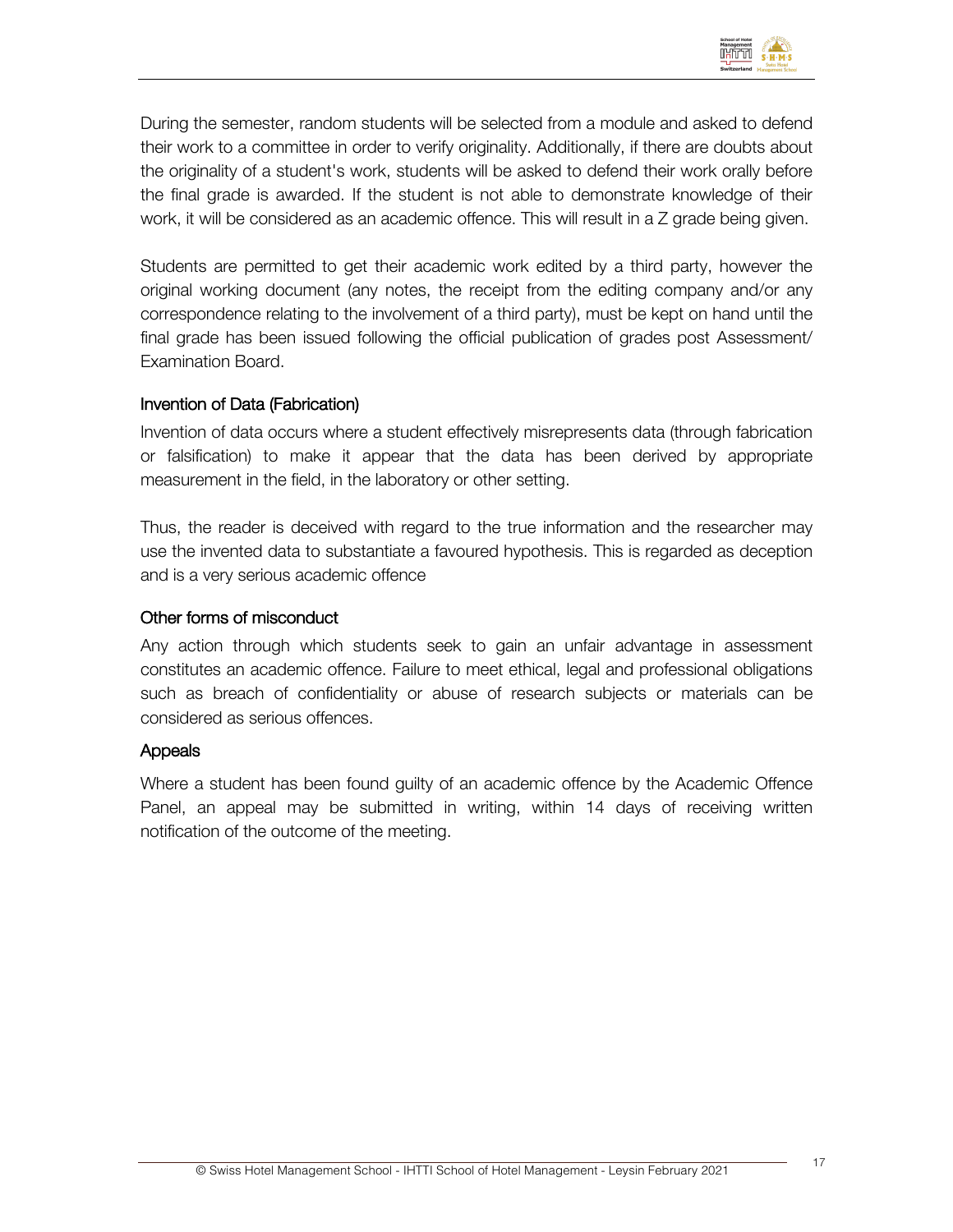

# 7. Programme Quality Monitoring

SHMS IHTTI constantly monitor the quality of the programmes, and you as a student have an important role to play in some of the quality assurance procedures, which include the following:

#### Programme Committee

This committee provides a forum in which staff and students can discuss and recommend on matters related to the overall quality of the learning experience and as such it is a fundamental element of our quality control mechanisms.

The Committee meets once per cohort and is composed of:

- Programme Manager
- Module Leaders
- Student Representatives

#### Student Representatives

The role of the student representative is an important one and a representative from each subject area will be elected to represent the views of fellow students. This involves actively seeking out the views of fellow students, presenting them to staff and providing feedback to fellow students on the outcome.

The two important feedback mechanisms that we have at SHMS IHTTI Leysin are the programme committee and student representative meetings. It is advisable that Student representative

meetings take place once a fortnight. The objective of these meetings is to identify possible areas of concern and deal with them as quickly as possible. If any issues do arise as a result of these meeting, then contact the Programme Manager immediately. Programme committee meetings take place once a term. The objective of this meeting is to identify academic specific issues. Obviously, if there is a particularly important matter that needs to be discussed then a meeting can be requested with the Programme Manager at any time.

#### Student Feedback

We welcome feedback at any stage of the programme and informal feedback can be provided to the Programme Manager as appropriate. Whilst the programme committee provides an excellent forum for discussion of general issues concerning the quality of your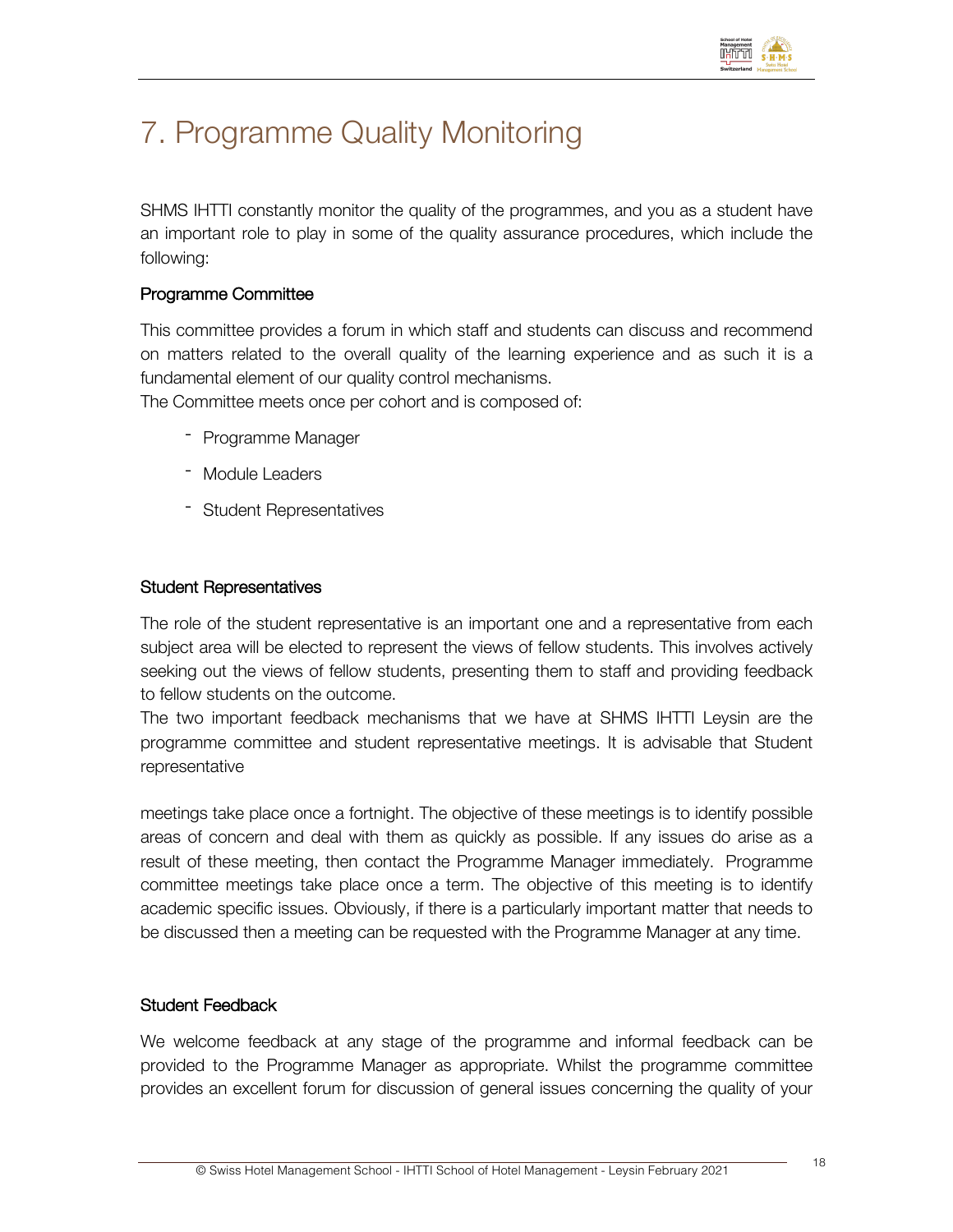

experience, from time to time you will be asked to provide more specific feedback, for example through the completion of SHMS IHTTI Module Evaluations. It is by electing, analysing and acting on student feedback that we constantly endeavour to monitor and improve the quality of our provision and, therefore your experience. Your assistance is greatly valued.

## 8. General Information

#### Learning and Resource Centre

The degree programme at SHMS IHTTI is delivered on an intensive basis and it is important for you to start your studies as soon as possible. The LRC will play a key role in undertaking the level of research we expect from you and it is important to familiarise yourself with the contents of the library as soon as possible. There are however a number of issues which you need to be aware of in order to make the most of your time here:

Once you have a SHMS IHTTI account you can access a number of electronic resources, including EBSCO and Emerald. Quick Start Guides to accessing these databases can be found in the library. If you are ever unsure about what to do any of the library staff are willing to help.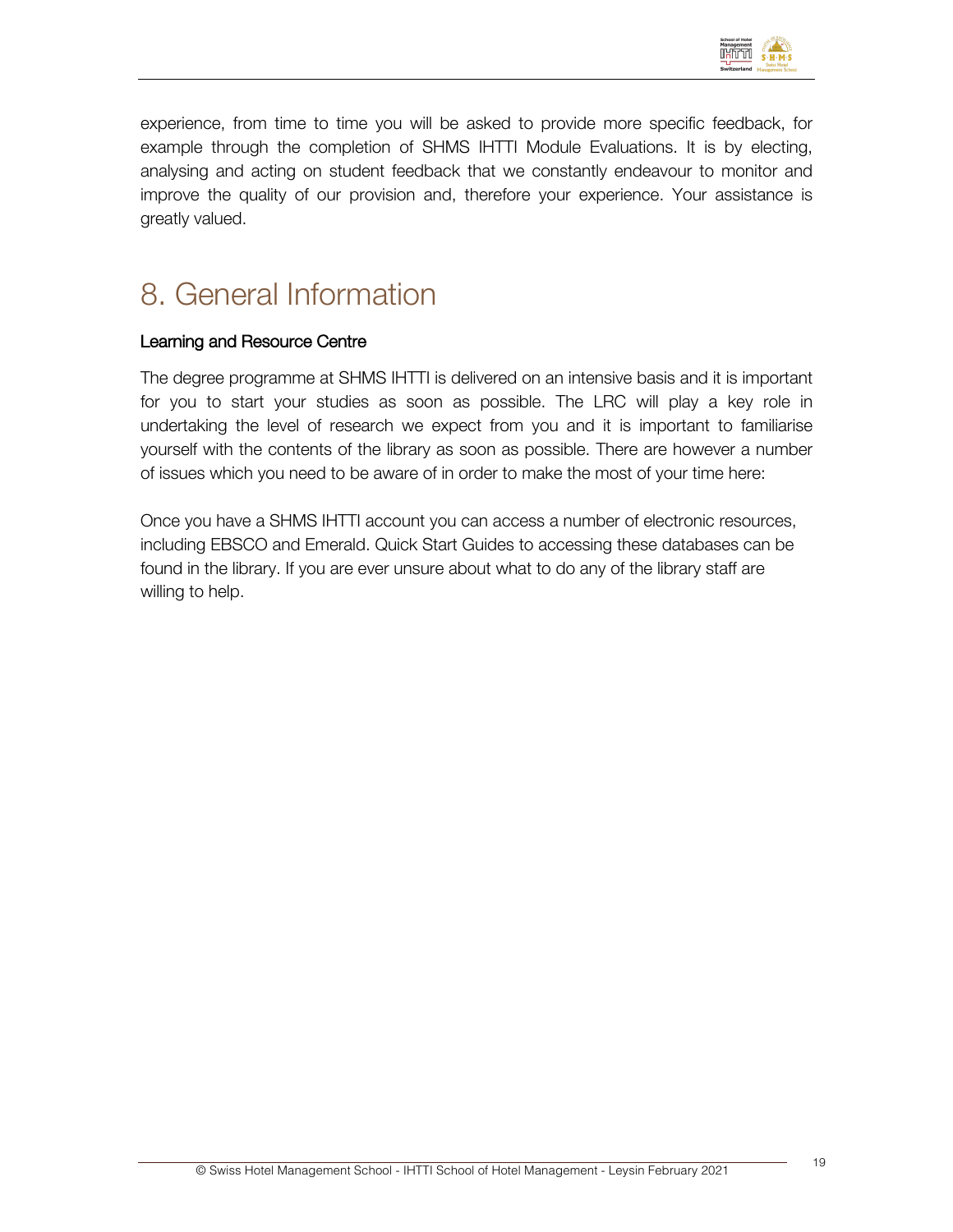

## Appendix I: Module Descriptors

### PGD in Hotel Operation Management

#### Front Office & Back Office Systems

One of the areas that makes a job in hospitality so specific is the systems that are used at the front desk, in restaurant services and outlets, the spa and in retail shops on property to register rooms and spa bookings, check guests in and out, take food orders and process sales transactions. Students learn to utilize a wide range of systems and become familiar with the basic data entry and extraction process on campus so that they are ready for the technology they encounter at the place of internship and later in their career.

#### Business Market Research

Today's hospitality students with an Academic degree must be able to demonstrate knowhow on research methods from within the business discipline of marketing to differentiate themselves and affirm their competitive advantage. Graduates with research skills and the ability to investigate consumer preferences are in great demand and are a must for those who want to open their own business. The module trains students in systematic collection, analysis and reporting of data and the techniques used to draw conclusions.

#### Human Resource Management

To perform at a high level and little time to prepare and organize, good teamwork is a key to success. From the rich theory of HR, relevant topics related to teamwork and people management are studied deeper and connections to real life situations in the workplace are made, so that students can focus on how to achieve high team performance during their practice hours and their team-based coursework. As future managers, students will be able to draw from their on-campus experiences in HR management.

#### Wine & Bar Management

Global wine and champagne production and consumption is reaching record levels worldwide. A well-designed wine menu can make contribution to a food outlet's profitability. With this module, students can make informed choices based on the knowledge they have gained on the characteristics of different wines from different parts of the world. Consumer demand is driving innovation in the beverage industry across the globe and students will explore both the classics that belong to a beverage menu as well as the new trends that generate a differentiation from competitors. Theory and tastings complement each other. Many students develop a real passion for wine and champagne culture and join the campus wine club to polish their expertise.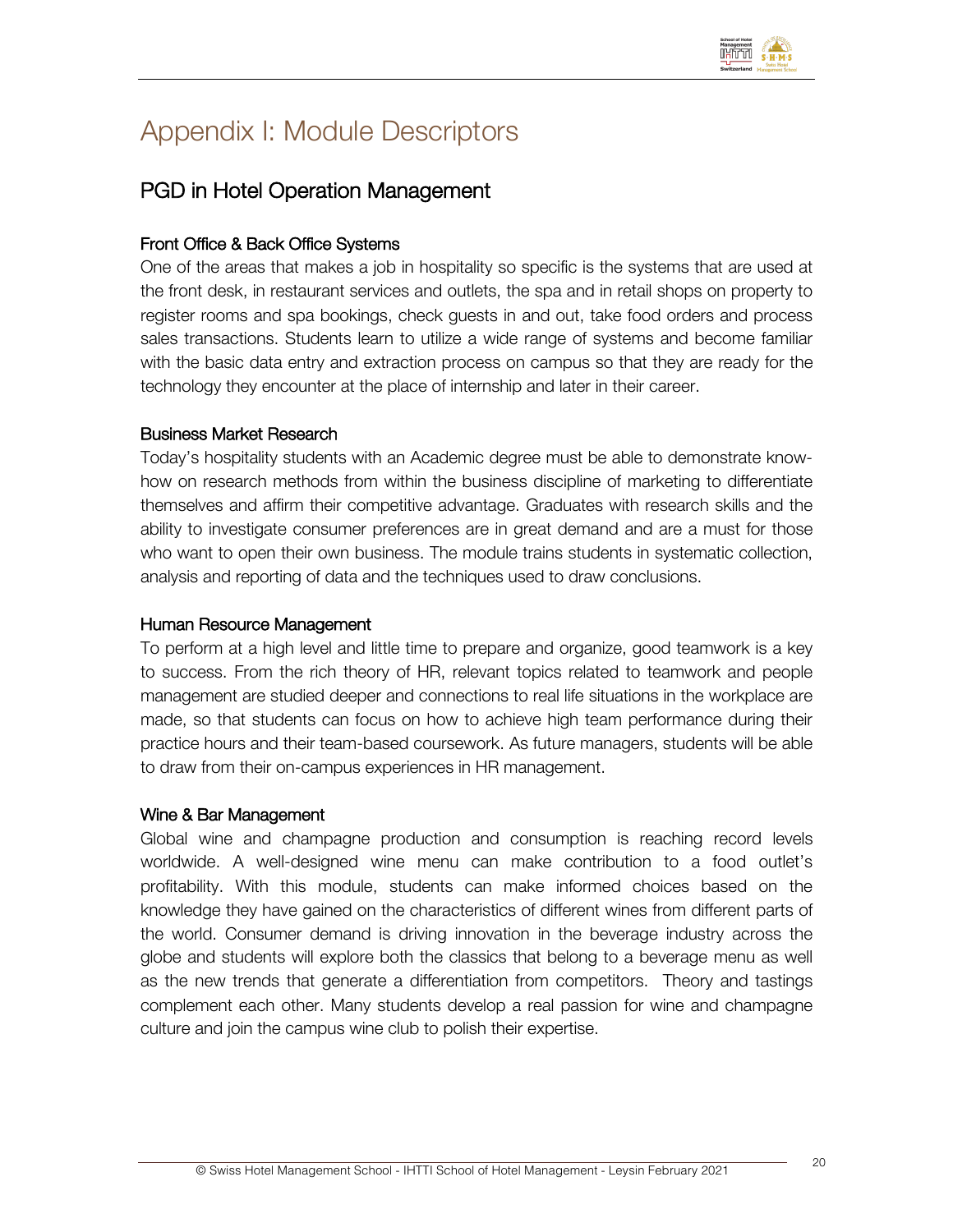

#### Professional Career Development

In order to apply for internship positions and prepare for IRF, the International Recruitment Fair, for which SEG is famous, students learn how to design the perfect résumé/CV under the guidance of a career coach. This module is complementary to HR Management because it shows students clearly, what hospitality recruiters are looking for and how a candidate can present himself/herself during the interview. Interview skills are practiced one on one in individual sessions with the student's career coach.

#### Rooms Division Management

This module gives an overview over the tasks and responsibilities of the Rooms Division Manager position and how the work processes at the front office, housekeeping, concierge desk and guest relations desk are interlinked. Students look at the rooms departments both from a managerial and a guest point of view and learn what it takes to deliver flawless service according to the standards of today's luxury hospitality brands.

#### Event & Banquet Management

Many students ultimately make their career in banquet and events. For ten weeks, students plan and organize the perfect event under the guidance of their Events Management professor, working in different positions and functions. The night of the event is always a highlight of the program and the level of professionalism the students are reaching is impressive, especially taking into consideration that at the start of the program, students have never before worked in banquet and events.

#### Housekeeping Management

Internships in the housekeeping department are popular options as a first experience in luxury hospitality. With this module, students are instructed in the various housekeeping jobs and learn to manage the main responsibility of a housekeeping supervisor, which is to deliver quality at the highest level. The campus with its rooms and public areas serves as a practicing ground because timing and speed, planning and organizing, are crucial to getting the job done with the resources available in hotels and resorts.

#### Service & Culinary Practice

Alternately, students work 1 full day in service or kitchen in one of the Food & Beverage outlets, under the guidance of the outlet supervisors and or chefs when assigned in the kitchen. This could be in the buffet-style cafeterias, where breakfast, lunch and dinner is served or prepared, but also in the fine dining restaurant, where the service style is personalized and gastronomic dishes are created and prepared. This module prepares students to do things as they should be done and shine during their internship, for their professionalism, their work speed and their service attitude.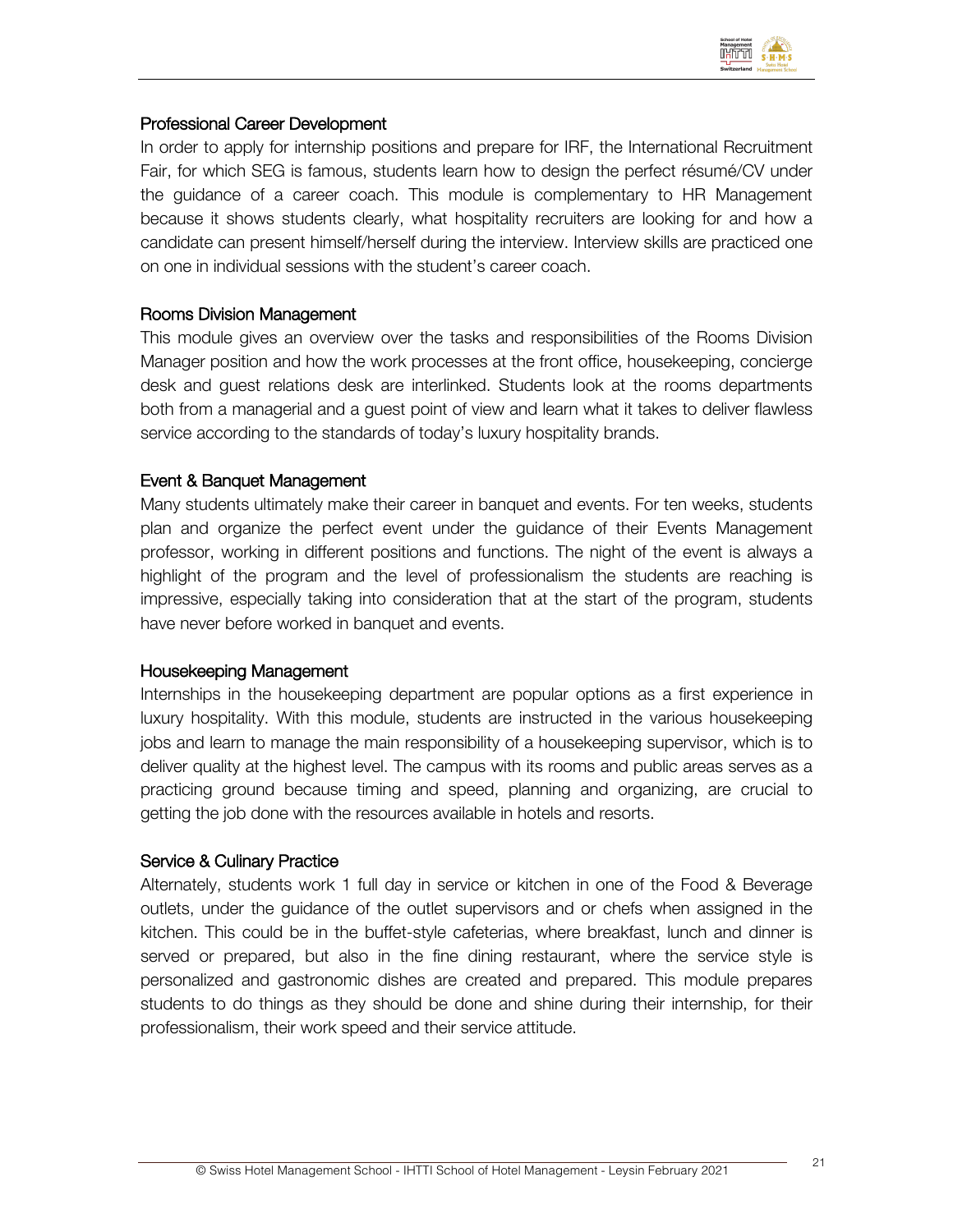

#### Food & Beverage Management

This module aims to synthesise the key food and beverage management disciplines within one capstone project through the design of a concept incorporating marketing, menu design, facilities design, layout and equipment. The module also introduces the important element of human resources management within the culinary operations. Current trends in food and beverage concepts and systems, as well as basics of effective cost control will also be explored.

#### Languages (French, German or Spanish)

This module is at students with prior language training corresponding to the European Language Portfolio at level A2/B1 (independent user). The module places strong emphasis on communication skills to enhance students' employability within the international service sector.

This module is aimed at students with a minimum of 120 hours of prior language training, or on successful completion of Level II.

#### Internship

The professional internship is intended to provide a learning opportunity for students to apply their knowledge and skills acquired in school to a professional context; to understand what skills are transferable to new contexts; to identify and understand the practices and protocols of the particular company in the food & beverage and restaurant industry; to successfully reflect on the quality of the contribution they have made to the organization; and to refine and reassess their own career goals as a result of the experience.

### PGD in Hotel & Event Management

#### Front Office & Back Office Systems

One of the areas that makes a job in hospitality so specific is the systems that are used at the front desk, in restaurant services and outlets, the spa and in retail shops on property to register rooms and spa bookings, check guests in and out, take food orders and process sales transactions. Students learn to utilize a wide range of systems and become familiar with the basic data entry and extraction process on campus so that they are ready for the technology they encounter at the place of internship and later in their career.

#### Business Market Research

Today's hospitality students with an Academic degree must be able to demonstrate knowhow on research methods from within the business discipline of marketing to differentiate themselves and affirm their competitive advantage. Graduates with research skills and the ability to investigate consumer preferences are in great demand and are a must for those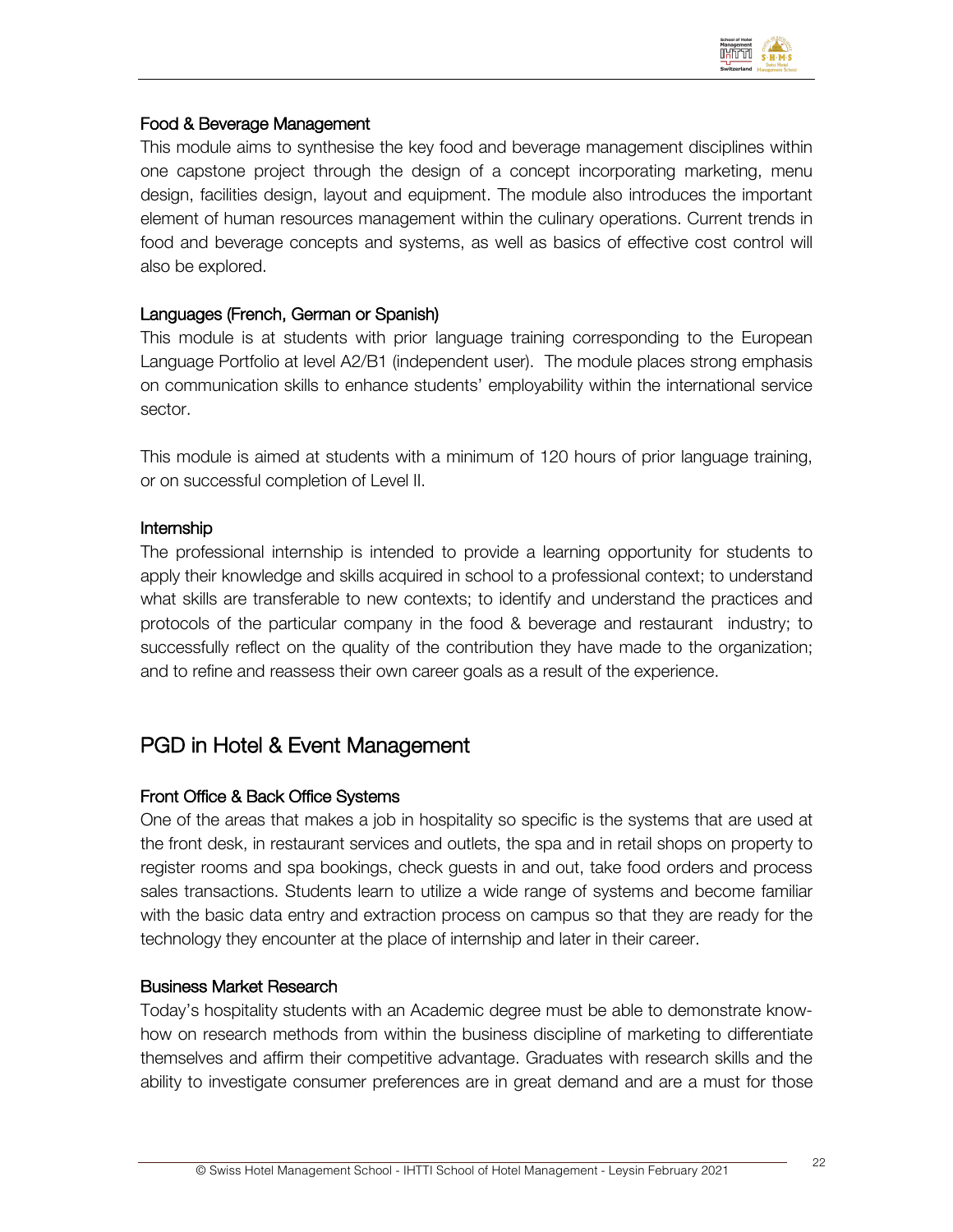

who want to open their own business. The module trains students in systematic collection, analysis and reporting of data and the techniques used to draw conclusions.

#### Human Resource Management

To perform at a high level and little time to prepare and organize, good teamwork is a key to success. From the rich theory of HR, relevant topics related to teamwork and people management are studied deeper and connections to real life situations in the workplace are made, so that students can focus on how to achieve high team performance during their practice hours and their team-based coursework. As future managers, students will be able to draw from their on-campus experiences in HR management.

#### Wine & Bar Management

Global wine and champagne production and consumption is reaching record levels worldwide. A well-designed wine menu can make contribution to a food outlet's profitability. With this module, students can make informed choices based on the knowledge they have gained on the characteristics of different wines from different parts of the world. Consumer demand is driving innovation in the beverage industry across the globe and students will explore both the classics that belong to a beverage menu as well as the new trends that generate a differentiation from competitors. Theory and tastings complement each other. Many students develop a real passion for wine and champagne culture and join the campus wine club to polish their expertise.

#### Professional Career Development

In order to apply for internship positions and prepare for IRF, the International Recruitment Fair, for which SEG is famous, students learn how to design the perfect résumé/CV under the guidance of a career coach. This module is complementary to HR Management because it shows students clearly, what hospitality recruiters are looking for and how a candidate can present himself/herself during the interview. Interview skills are practiced one on one in individual sessions with the student's career coach.

#### Rooms Division Management

This module gives an overview over the tasks and responsibilities of the Rooms Division Manager position and how the work processes at the front office, housekeeping, concierge desk and guest relations desk are interlinked. Students look at the rooms departments both from a managerial and a guest point of view and learn what it takes to deliver flawless service according to the standards of today's luxury hospitality brands.

#### Feasibility & Business Planning

To come up with a business idea is relatively easy but it takes determination and systematic thinking to study and research, if it is actually feasible to turn the idea into reality. Conducting feasibility studies is the skill that students acquire in this module, which could lead to a career in business project development and pre-openings.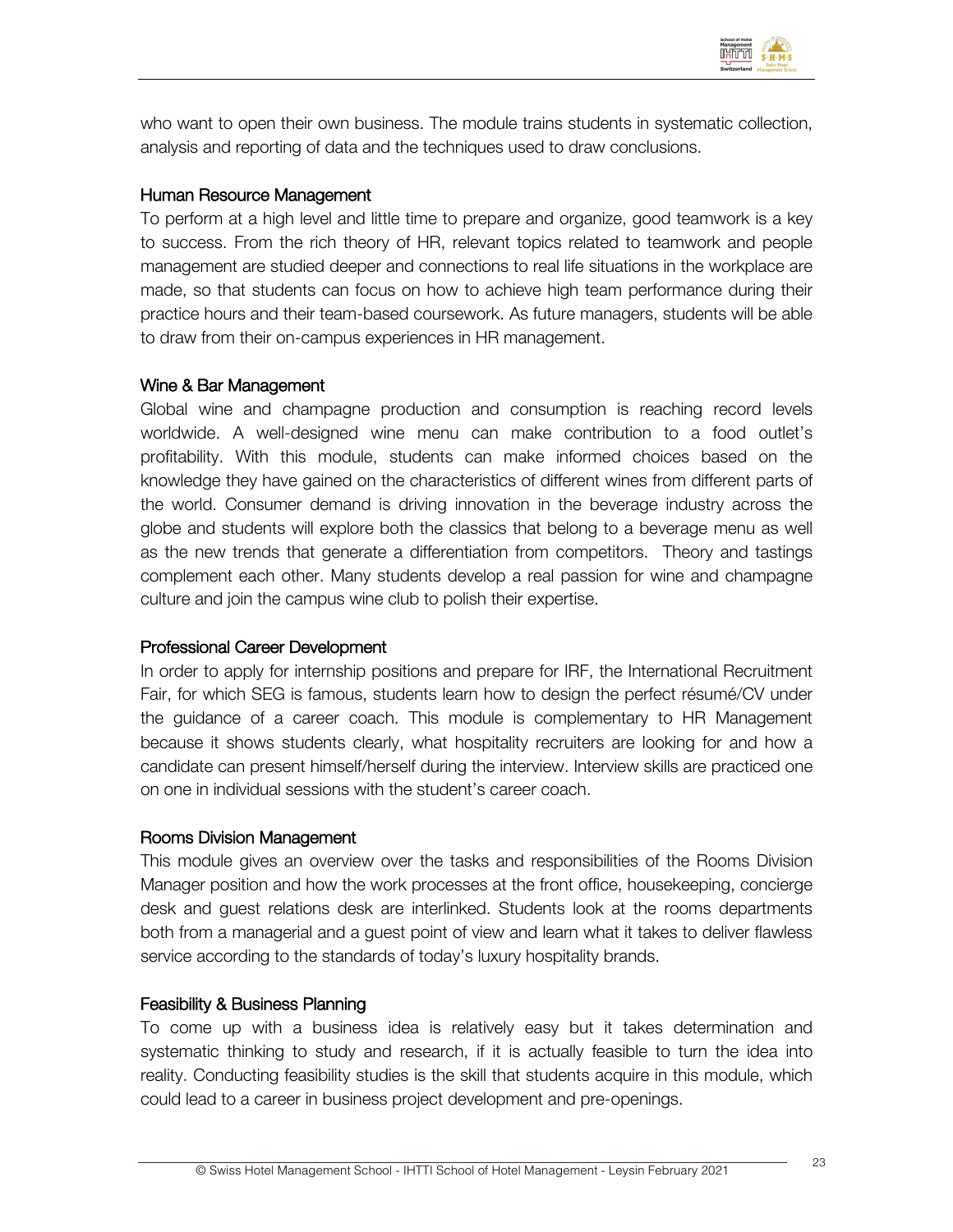

#### Marketing Management for Hospitality

This module will explore the phenomenal growth of consumption on a global context and the role of marketing, and specifically promotion, in relation to this. In so doing, the module will identify links between the strategic marketing process and marketing roles within global competitive business environments. This module aims to give students knowledge of the planning process that is specifically related to service industry marketing. The module aims to develop students' market research and analytic skills related to a practical marketing planning issue, through the use of 'real world' case studies and guest lectures. The module aims to deliver a balance of service marketing planning theory, practical problemsolving case assignments and current topical issues in service marketing.

#### Food & Beverage Management

This module aims to synthesise the key food and beverage management disciplines within one capstone project through the design of a concept incorporating marketing, menu design, facilities design, layout and equipment. The module also introduces the important element of human resources management within the culinary operations. Current trends in food and beverage concepts and systems, as well as basics of effective cost control will also be explored.

#### Event Management

This module follows the event as it takes shape through the different operational stages. Integration of activity becomes crucial, as the staging of the event is imminent. This is when the production team pulls together the different operational and logistical strands of the event. It is also essential to understand that the process continues after the event, as the shutdown takes place and the monitoring and evaluation are undertaken. Moreover, planning is an essential part of events management and is a process, which needs careful consideration of spatial, temporal, internal and external factors, whilst at the same time allowing flexibility to adapt to changing situations. Key theoretical planning concepts and processes will be applied to different events and different sectors.

#### Languages (French, German or Spanish)

This module is at students with prior language training corresponding to the European Language Portfolio at level A2/B1 (independent user). The module places strong emphasis on communication skills to enhance students' employability within the international service sector.

This module is aimed at students with a minimum of 120 hours of prior language training, or on successful completion of Level II.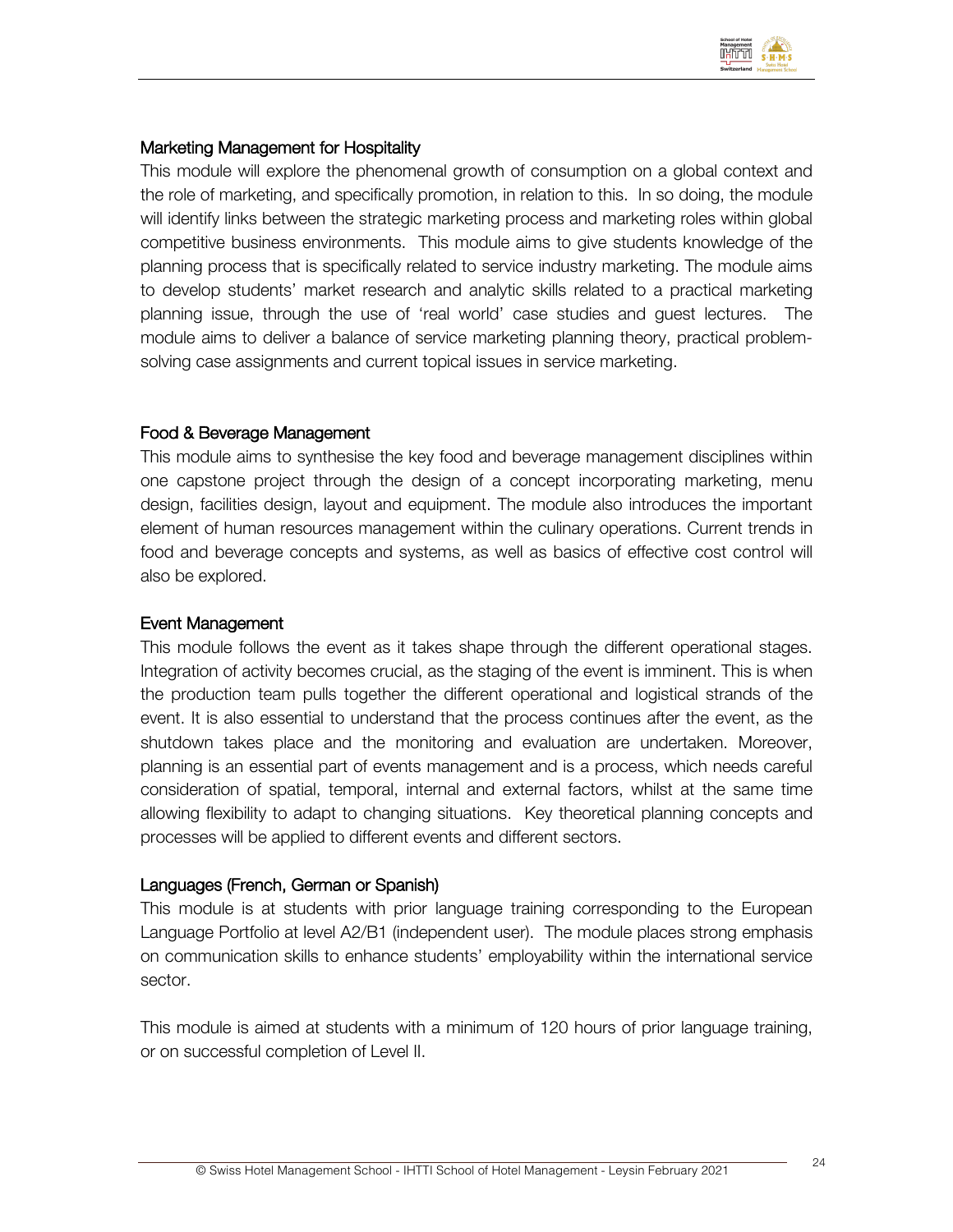

#### Internship

The professional internship is intended to provide a learning opportunity for students to apply their knowledge and skills acquired in school to a professional context; to understand what skills are transferable to new contexts; to identify and understand the practices and protocols of the particular company in the food & beverage and restaurant industry; to successfully reflect on the quality of the contribution they have made to the organization; and to refine and reassess their own career goals as a result of the experience.

### MIB in Hotel, Resort & Wellness Management

#### Interpersonal & Managerial Sustainability Development (10 credits)

This module responds to the hospitality industry needs for better business practices, considering the population growth, climate change, quality of life and industrial revolutions. The module will look how true stewardship can be taken in the hospitality business. The module will challenge current business practices and procedures on- and off site. It will ask you to critically assess processes and standards and will ask you to improve and to redevelop those. This module will support you in achieving this goal through the integration of sustainable processes. The certificate of Integration of Sustainable Processes will unleash your potential in becoming a responsible manager, integrating meaningful processes into your future businesses. Further the module will re-orientate the sustainable issues by focusing on the personal responsibility towards worldwide sustainable challenges. The concepts of sustainability will be debated and sustainability strategies from a variety of hospitality enterprises will be analyzed. You will re-examine your personal environmental values, norms, and behaviors and we will explore the benefits to strategic issues facing the global hospitality industry today. It will assess business ethics, personal responsibility, sustainable behavior and individual moral governance.

#### Resort Management (10 credits)

The so-called "giants" in the hospitality industry are trailblazers, operating within a multi business unit eco-system. What does it take to streamline the logistics of lodging, food and beverage, entertainment, retail and transportation into a seamless experience for customers of every age and provenance? This pioneering module provides answers and prepares students to become valuable assets for the increasingly adapted business model of tomorrow.

#### Global Hospitality Trends (10 credits)

A direct link exists between the forces driving change – the trends – and the organizational strategy. Methods of forecasting taught in the module will allow a business to capture market share and gain a competitive advantage. Critical Thinking is applied to adjust the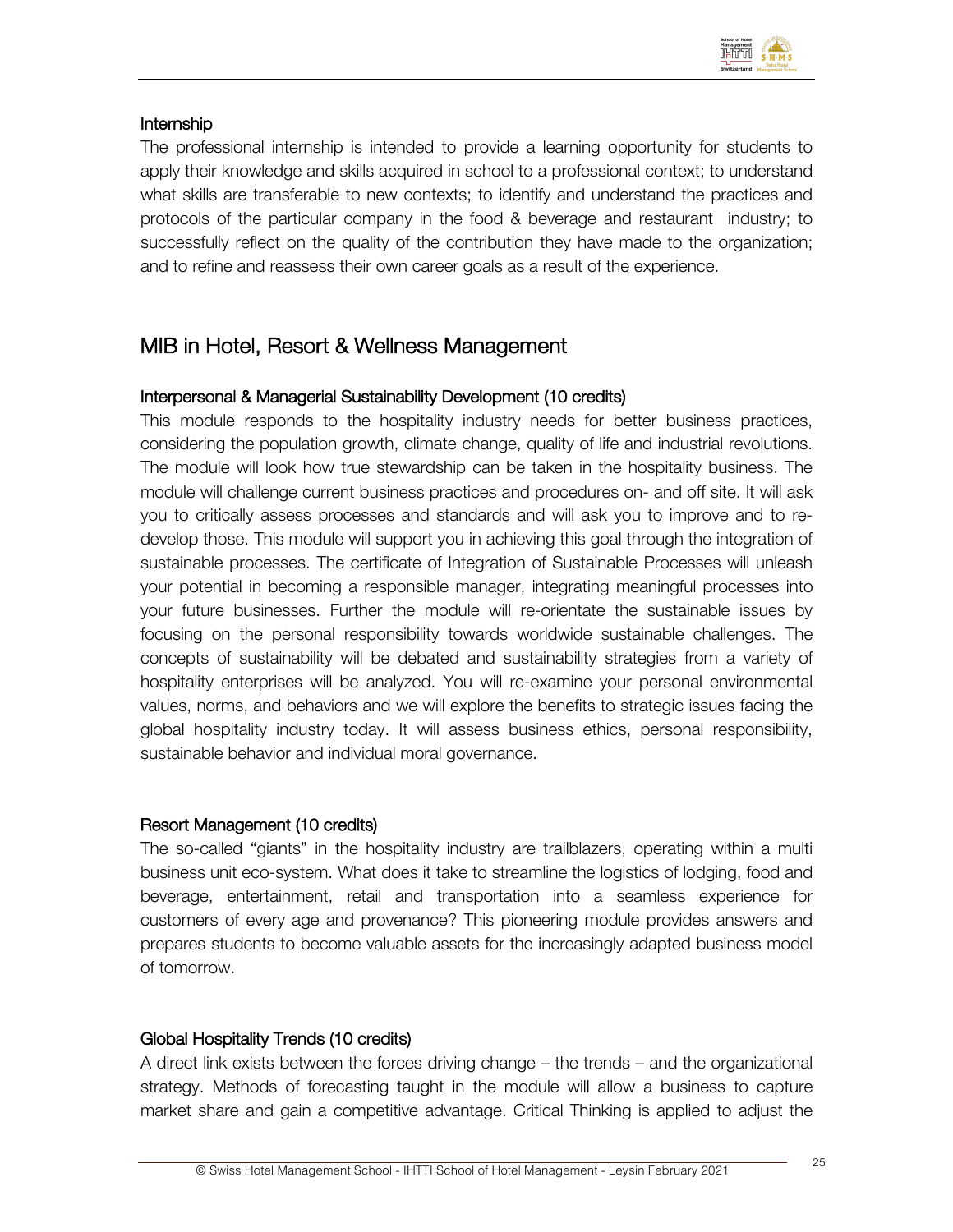

organizational strategy to the forces and to formulate action plans, which cover both the short term and the medium term. This module will cover how the Hospitality industry use ever-changing trends to add value maximize revenue and increase profit. The purpose of the specialized content of this module is to investigate how to capitalize on emerging trends in the Restaurant, and Food & Beverage market.

#### Strategies for Leadership (10 credits)

In order to become an effective manager, the one who plans, organizes, checks for results and takes action for continuous improvement, it is important to think consciously about the leadership style that makes high performance happen in a team. Adopting the most appropriate style for every situation makes it possible for managers to establish rapport, trust and respect, engage their team members and build good working relationships. Good leaders display a good portion of emotional intelligence and try to create a psychological safe environment amongst the team. The effects of an inappropriate style need to be equally understood, since they may lead to employees becoming disengaged or demotivated or create missing alignment with an organization's vision and values.

#### Financial Decision Making (10 credits)

"Do the right thing" is the manager's mantra according to established business theory, especially relevant in the context of financial decision making. Students are presented real life options a manager faces when operating a hotel and through a management simulation, the process of decision-making is practiced over and over. The simulation software utilized in this module clearly shows the positive or negative effect of the decision that has been taken – this allows students to practice in a safe environment, and draw conclusions from their own experience, conclusions they will not forget. The finance professor acts as coach and advisor, guiding students to see the link between decision taking and the effect on the three main financial statements, the P&L, the Cash Flow statement and the Balance Sheet, which students can handle with ease towards the end of the course.

#### Digital Sales & Marketing Strategy (10 credits)

Sales and Marketing practices have dramatically changed over the past decade and shifted more and more online. Students will explore how the role of marketing has evolved within the digital age and explores the shift from traditional marketing to eMarketing and the strategic role within global competitive business environments. Further, students will assimilate understanding of what it means to formulate value proposition, create promotions and advertise through channels that reach the intended target market. This module aims to build knowledge on how to operate websites and social media to gain insights into customers' needs, generate revenue, save costs and energize customers.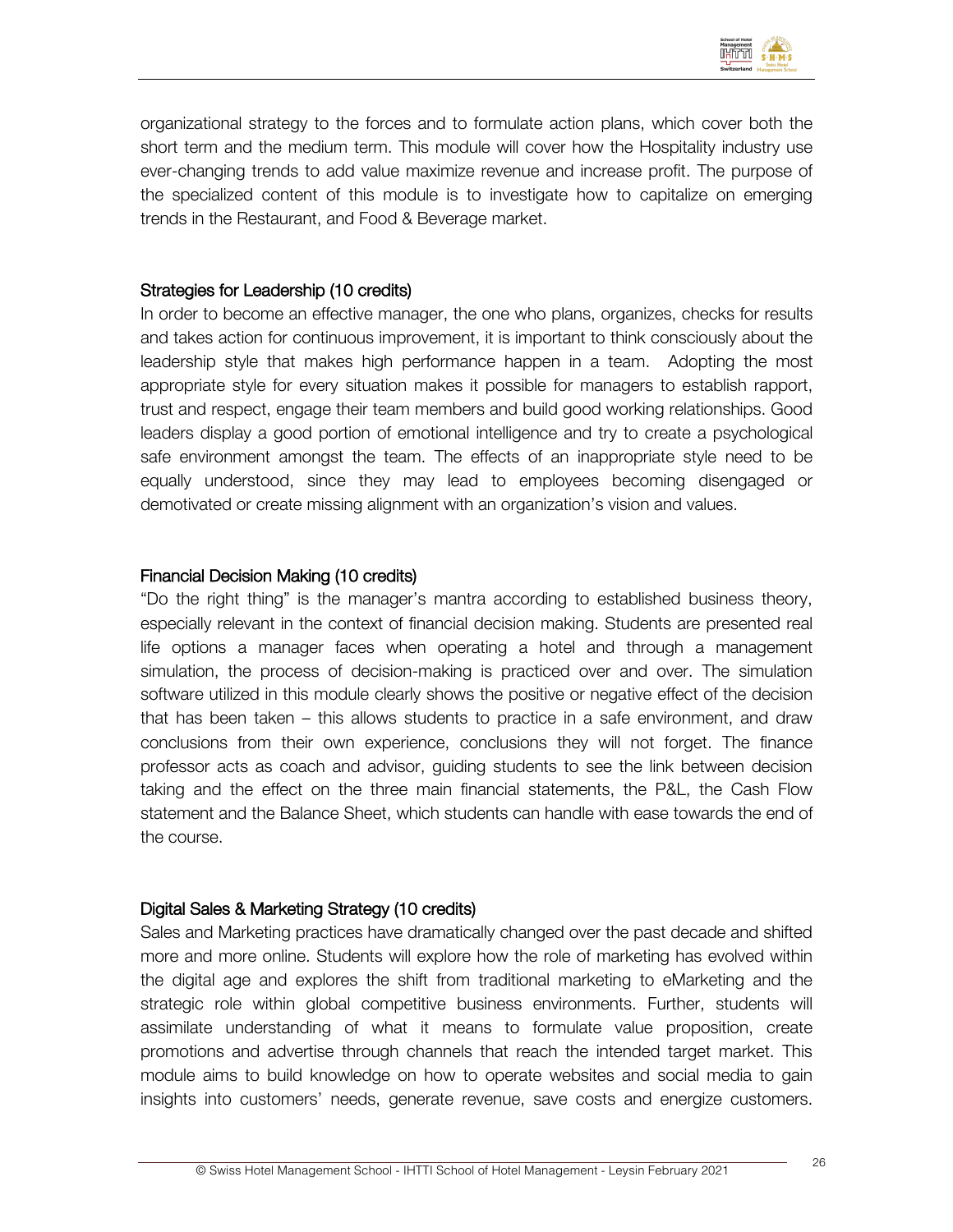

Students will critically assess various digital and social media channels and tools for developing professional profiles, creating professional content, collaborating and engaging with an audience.

#### Consumer Intelligence and Value Creation (10 credits)

What do consumers and buyers want to purchase and how much are they willing to pay for what we offer? Who is buying and who are our customers? What represents luxury in hospitality? How do we position our brand? These questions are at the core of today's dynamic hospitality environment. With this module, students learn the scientific methods that enable them to find correct answers for themselves and their organization. Classic business theory models are utilized to make sense of the competitive environment and develop strategies to protect, maximise and grow a business in today's complex business environment, impacted by ever growing forces of change. Students will explore the relationships between value creation and brand positioning in order to attract the correct target audience.

#### AI and Technology Driven Innovation (10 credits)

The artificial intelligence (AI) and technology driven innovation module is an interdisciplinary practice that aims to critically identify innovative key drivers of customer experience with the help of AI, augmented reality (AR) and other technologies, in order to stay ahead of ever emerging new and disruptive business models and microservices. Driven by digital transformation of our daily environment and new understandings through experiencing various technology enhanced services across industries, customer expectations are ever shifting and become more and more demanding within the international hospitality industry. Consequently, it is key to adopt and integrate technologies as well as digital innovation through sophisticated applications like 'mobile check-in' or 'eButler' services among others, in order to support and enhance customer experiences and innovative value propositions within the ecosystem of the customer journey.

#### Managing Generational & Cultural Diversity (10 credits)

Whilst most Manager are engaging in addressing cultural differences within their workforce, little have payed attention to the emerging challenges in dealing with the diversity of generations, especially the more recent. Hence understanding the dot.com generations, in particular millennials and generation Z, has become one of the priorities of today's leaderships. With the increasing level of globalisation and movement of people and workers, one of the main issues facing the hospitality industry has been how to manage a culturally diverse workforce. Managing a multicultural workforce, either within a business unit or within a global corporation is a demanding task for managers. This module provides the future hospitality leader with theories on cultural differences that enable them to analyse the effect culture has on businesses and encourages them to reflect on how cultural differences affect their own interaction and performance in a learning and working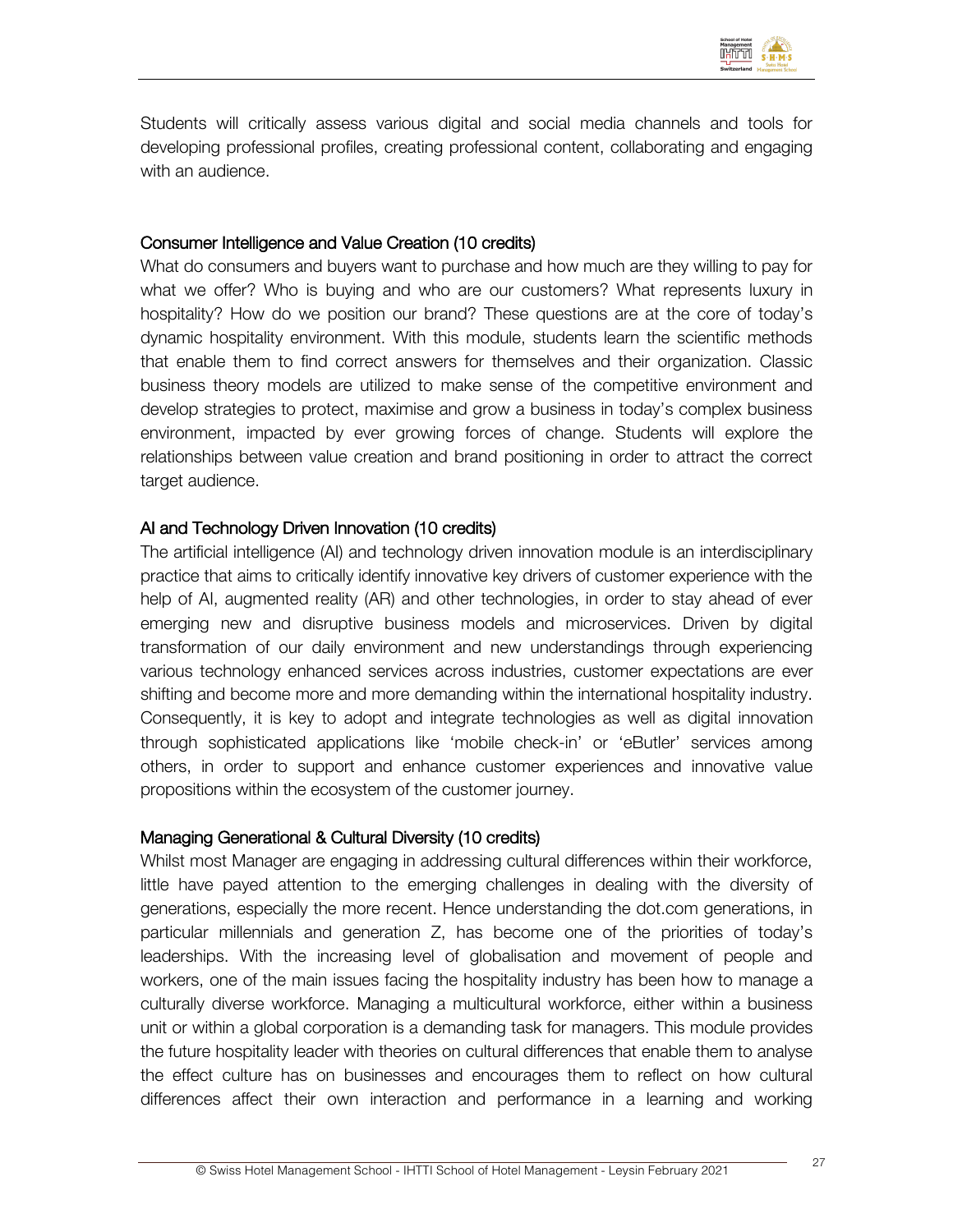

environment. Students are also given the tools to critique relevant theories and understand and analyse appropriate strategies for managing cultural diversity.

#### Resort, Restaurant & Spa Operation (30 credits)

What employers most require is managerial experience. During the interview process, recruiters must find out if a candidate can deal with people, the teams, customers, colleagues, managers, owners that present the key stakeholders in hospitality. The campus's very unique learning outlets provide students with the opportunity to declare: "yes, I have done it, I can do it". Students operate both in dynamic Food & Beverage outlets, creating and running their own concept, and in the calm of a Spa environment, where customer relationship is managed entirely differently and for which a wellness week is planned, organized and held as a component of events management. Outlet managers accompany the students along the path of implementation and operating, providing relevant input and rich feedback. The Labs are where students blossom in a real-life environment, bring their strengths to the forefront, practice leadership and a wide range of skills, for which they will be noticed by future employers.

#### Business Design for Hotels, Resorts & Wellness (20 credits)

Many Master students plan to open their own business and this capstone module enables students to create a comprehensive and detailed business plan. A successful start-up is one that survives within the market environment into which it is introduced. The risk of failure causes serious financial and personal impact on the entrepreneurial endeavours. This module teaches the rigorous fact finding and analysis process, step by step, which serves to evaluate if a business idea is viable or not.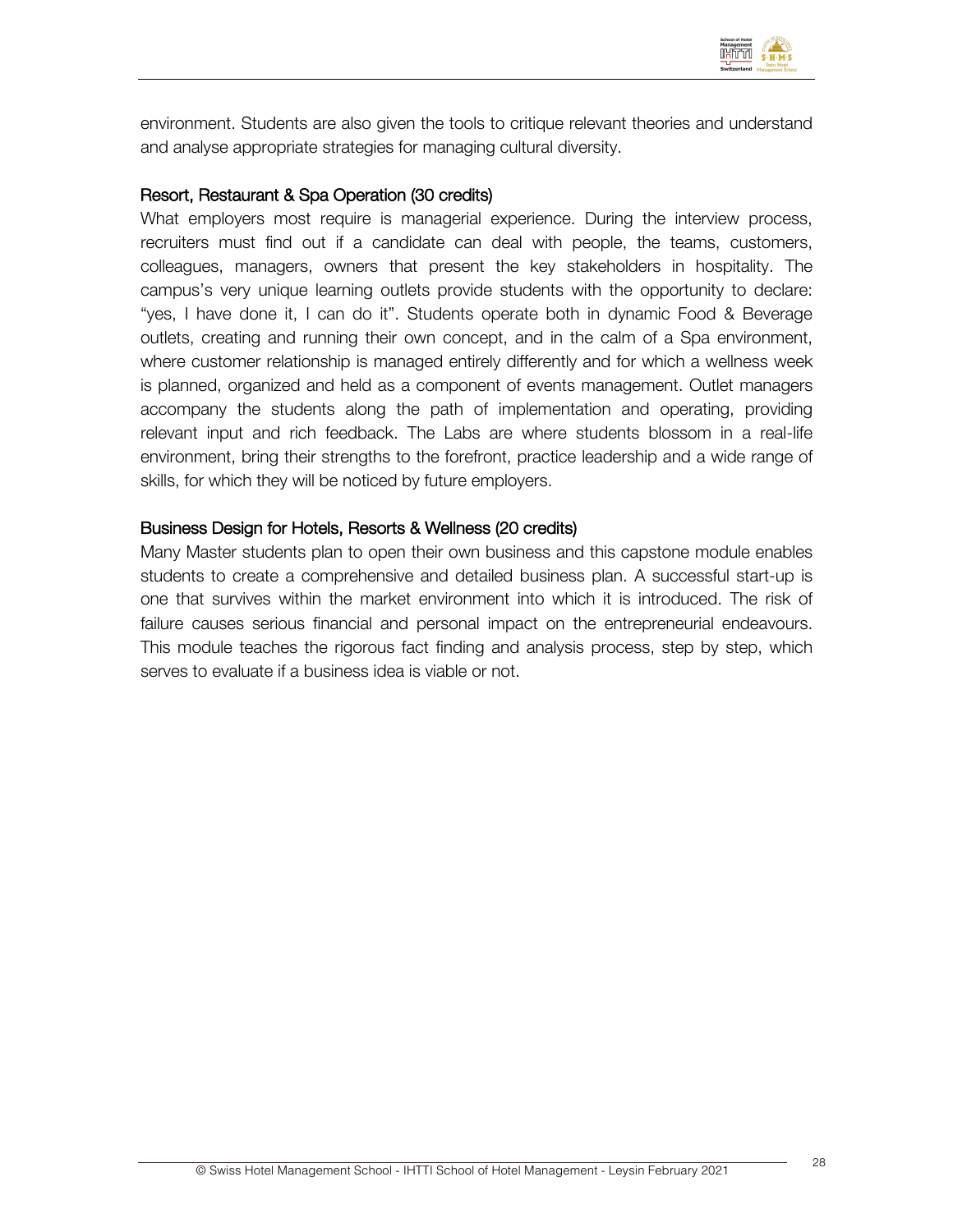

Appendix II: Timetable for Assignment Submissions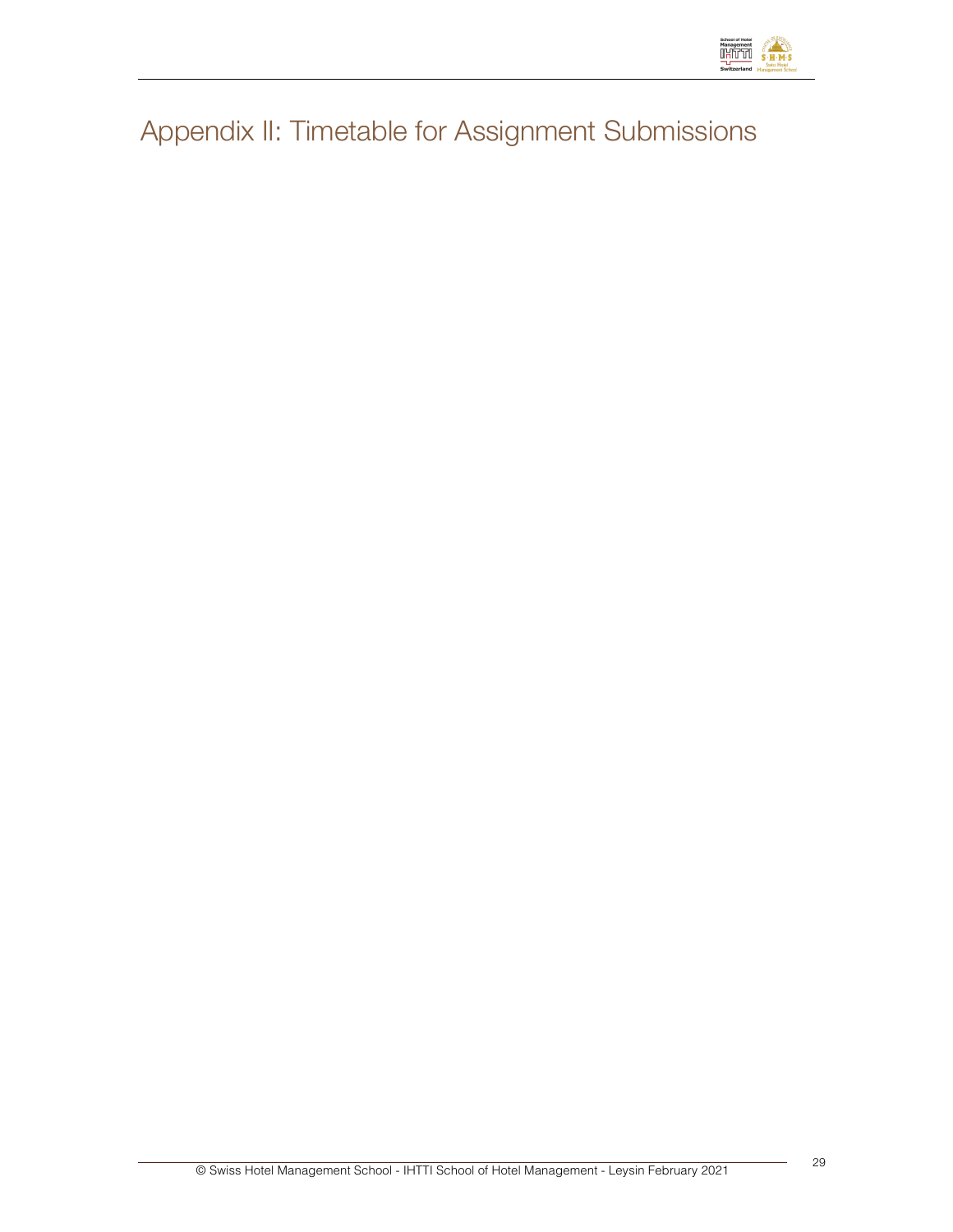

# Appendix III: Postgraduate Grading Scale

### PGD Grading Scale

| Grade     | <b>Element</b> | <b>Descriptor</b>                                                                                                                                                                                                                                                                         | <b>Class</b>   |
|-----------|----------------|-------------------------------------------------------------------------------------------------------------------------------------------------------------------------------------------------------------------------------------------------------------------------------------------|----------------|
|           | Knowledge      | Demonstrates exceptional coherence of ideas and a thorough knowledge and understanding of<br>key concepts at an intermediate level. There is a detailed understanding of the subject matter and<br>evidence of extensive wider reading some of which is from primary sources.             |                |
|           | Criticality    | There is an extremely high level critical analysis of issues and/or problems and the work shows<br>an appreciation of competing perspectives.                                                                                                                                             |                |
| 90 to 100 | Application    | There is an exceptional appreciation of how knowledge is applied to real life contexts and where<br>applied knowledge gaps exist.                                                                                                                                                         |                |
|           | Evaluation     | There is an exceptional ability to evaluate knowledge and to recognise the quality of third party<br>evaluations.                                                                                                                                                                         |                |
|           | Communication  | The work is communicated with a very high degree of authority and referencing is extremely<br>accurate.                                                                                                                                                                                   |                |
|           | Knowledge      | Demonstrates excellent coherence of ideas and an excellent knowledge and understanding of<br>key concepts at an intermediate level. There is a detailed understanding of the subject matter and<br>evidence of excellent wider reading some of which is from primary sources.             |                |
|           | Criticality    | There is a very good level of critical analysis of issues and/or problems and the work shows some<br>appreciation of competing perspectives.                                                                                                                                              |                |
| 80 to 89  | Application    | There is an excellent appreciation of how knowledge is applied to real life contexts and some<br>understanding of where applied knowledge gaps exist.                                                                                                                                     | <b>Honours</b> |
|           | Evaluation     | There is an excellent ability to evaluate knowledge and to recognise the quality of third party<br>evaluations.                                                                                                                                                                           |                |
|           | Communication  | The work is communicated with a high degree of authority and referencing is generally accurate.                                                                                                                                                                                           |                |
|           | Knowledge      | Demonstrates very good coherence of ideas and a very good knowledge and understanding of<br>key concepts at an intermediate level. There is a good understanding of the subject matter and a<br>fair degree of evidence of extensive wider reading some of which is from primary sources. |                |
|           | Criticality    | There is a good level of critical analysis of issues and/or problems and the work shows some<br>appreciation of competing perspectives.                                                                                                                                                   |                |
| 70 to 79  | Application    | There is a very good appreciation of how knowledge is applied to real life contexts and a little<br>understanding of where applied knowledge gaps exist.                                                                                                                                  |                |
|           | Evaluation     | There is a very good ability to evaluate knowledge and to recognise the quality of third party<br>evaluations.                                                                                                                                                                            |                |
|           | Communication  | The work is communicated with some authority and referencing is accurate, apart from minor<br>errors.                                                                                                                                                                                     |                |
| 60 to 69  | Knowledge      | Demonstrates good coherence of ideas and a good knowledge and understanding of key<br>concepts at an intermediate level. There is an understanding of the subject matter and a degree<br>of evidence of extensive wider reading.                                                          | <b>Merit</b>   |
|           | Criticality    | There is evidence of critical analysis of issues and/or problems and the work shows some<br>appreciation of competing perspectives.                                                                                                                                                       |                |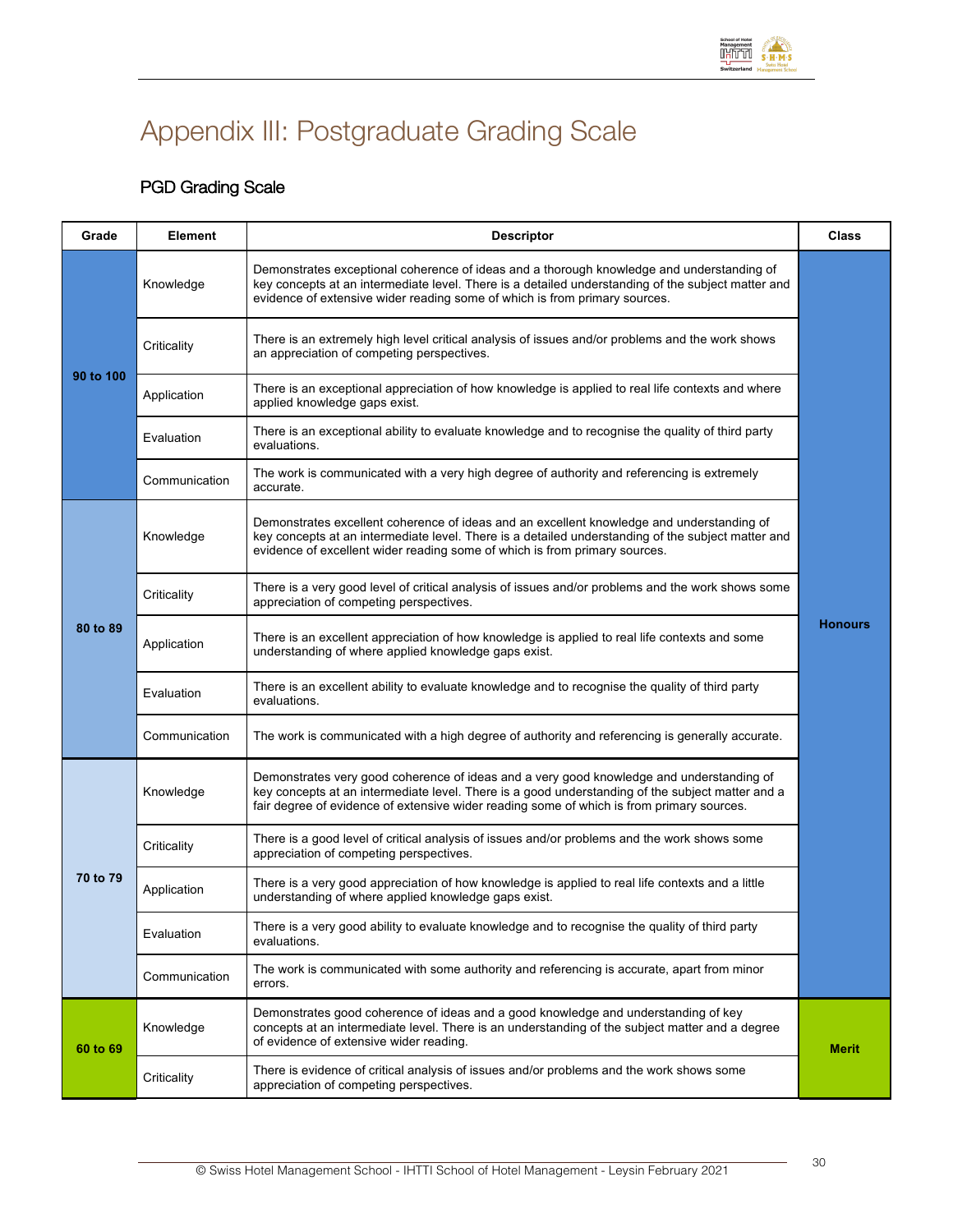

|          | Application   | There is a good appreciation of how knowledge is applied to real life contexts and a little<br>understanding of where applied knowledge gaps exist.                        |                      |
|----------|---------------|----------------------------------------------------------------------------------------------------------------------------------------------------------------------------|----------------------|
|          | Evaluation    | There is a good ability to evaluate knowledge and to recognise the quality of third party<br>evaluations.                                                                  |                      |
|          | Communication | The work is communicated well and referencing is mostly accurate.                                                                                                          |                      |
|          | Knowledge     | Demonstrates coherence of ideas and a reasonable knowledge and understanding of key<br>concepts at an intermediate level. There is some evidence of wider reading.         |                      |
|          | Criticality   | There is a little critical analysis of issues and/or problems and the work acknowledges that there<br>are competing perspectives.                                          |                      |
| 50 to 59 | Application   | There is some appreciation of how knowledge is applied to real life contexts and, perhaps, a little<br>understanding of where applied knowledge gaps exist.                |                      |
|          | Evaluation    | There is a fair ability to evaluate knowledge and to recognise that third party evaluations might<br>exist.                                                                |                      |
|          | Communication | The work is communicated reasonably well and referencing is mostly accurate.                                                                                               | <b>Pass</b>          |
|          | Knowledge     | Demonstrates a little coherence of ideas and some knowledge and understanding of key<br>concepts at an intermediate level. There is a little evidence of wider reading.    |                      |
|          | Criticality   | There is a little critical analysis of issues and/or problems.                                                                                                             |                      |
| 40 to 49 | Application   | There is a little appreciation of how knowledge is applied to real life contexts and, perhaps, a little<br>understanding of where applied knowledge gaps exist.            |                      |
|          | Evaluation    | There is a little ability to evaluate knowledge.                                                                                                                           |                      |
|          | Communication | The work communicates overall, but with some errors. Some referencing is accurate.                                                                                         |                      |
|          | Knowledge     | Demonstrates limited coherence of ideas and little knowledge and understanding of key concepts<br>at an intermediate level. There is inadequate evidence of wider reading. |                      |
|          | Criticality   | There is very little critical analysis of issues and/or problems.                                                                                                          |                      |
| 35 to 39 | Application   | There is very limited, or no, appreciation of how knowledge is applied to real life contexts.                                                                              | <b>Marginal Fail</b> |
|          | Evaluation    | There is very little ability to evaluate knowledge.                                                                                                                        |                      |
|          | Communication | The work is communicated poorly with a number of misunderstandings. The referencing contains<br>unacceptable errors.                                                       |                      |
|          | Knowledge     | Demonstrates virtually no coherence of ideas and no knowledge and understanding of key<br>concepts at an intermediate level. There virtually no evidence of wider reading. |                      |
|          | Criticality   | There is no critical analysis of issues and/or problems.                                                                                                                   |                      |
| 5 to 34  | Application   | There is virtually no appreciation of how knowledge is applied to real life contexts.                                                                                      | Fail                 |
|          | Evaluation    | There is a little or no ability to evaluate knowledge.                                                                                                                     |                      |
|          | Communication | The work is communicated extremely poorly and if any referencing is present it is largely<br>inaccurate.                                                                   |                      |
|          |               |                                                                                                                                                                            |                      |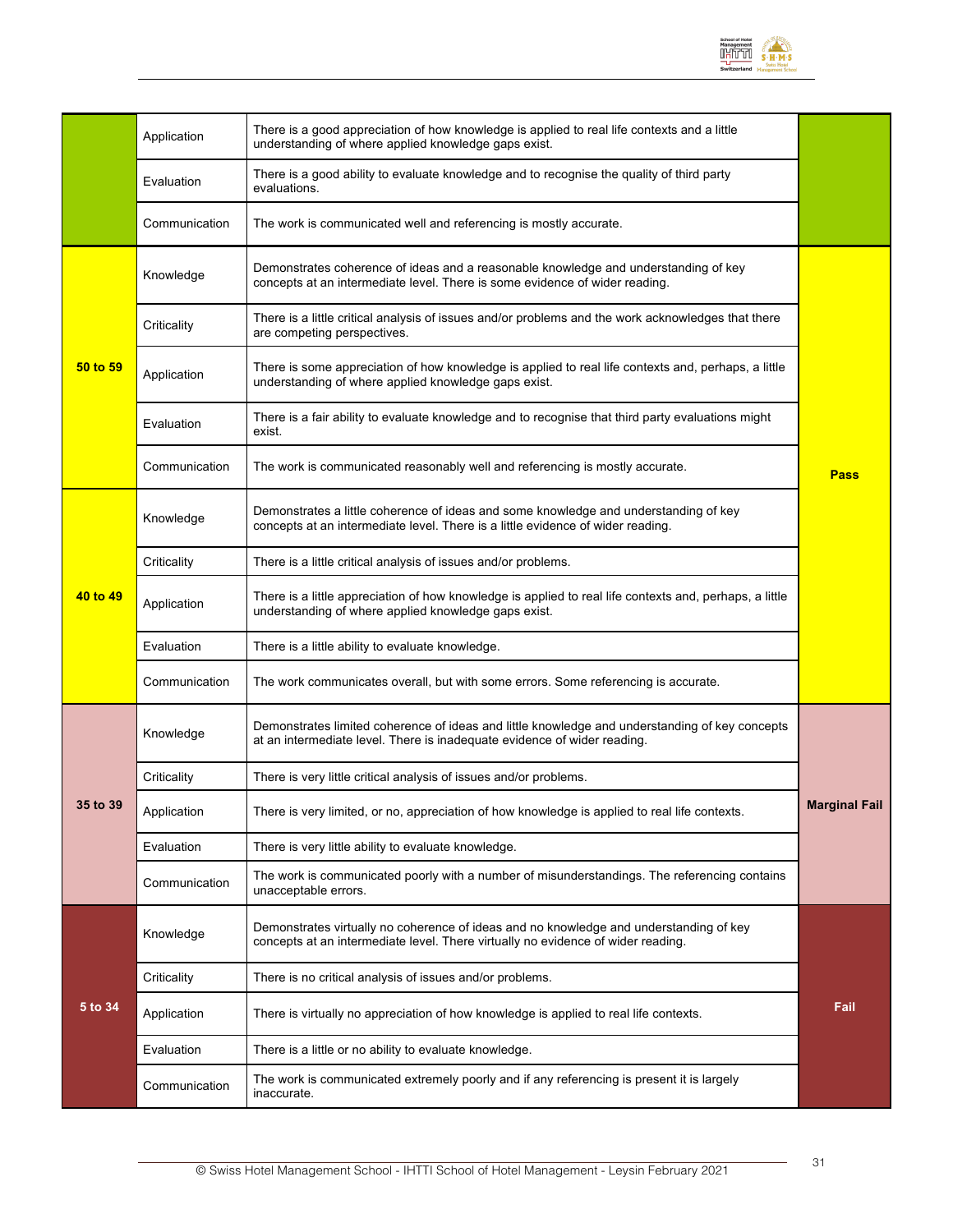

**<sup>0</sup> to <sup>4</sup>** Nothing of merit in submitted work, or designates work where an academic offence has occurred. Where no **work** has been submitted the **NS** notation will apply.

#### MIB Grading Scale

| % Mark  | <b>Mark Descriptors</b>                                                                                                                                                                                                                                                                                                                                  | Category      |  |
|---------|----------------------------------------------------------------------------------------------------------------------------------------------------------------------------------------------------------------------------------------------------------------------------------------------------------------------------------------------------------|---------------|--|
| 70-100% | <b>Excellent</b>                                                                                                                                                                                                                                                                                                                                         |               |  |
|         | Outstanding; high to very high standard; a high level of critical analysis and<br>evaluation, incisive original thinking; commendable originality;<br>exceptionally well researched; high quality presentation; exceptional clarity<br>of ideas; excellent coherence and logic. Trivial or very minor errors.                                            | Honours       |  |
| 60-69%  | Very good                                                                                                                                                                                                                                                                                                                                                |               |  |
|         | A very good standard; a very good level of critical analysis and evaluation;<br>significant originality; well researched; a very good standard of<br>presentation; pleasing clarity of ideas; thoughtful and effective<br>presentation; very good sense of coherence and logic; Minor errors only.                                                       | Merit         |  |
| 50-59%  | Good                                                                                                                                                                                                                                                                                                                                                     |               |  |
|         | A good standard; a fairly good level of critical analysis and evaluation;<br>some evidence of original thinking or originality; quite well researched; a<br>good standard of presentation; ideas generally clear and coherent, some<br>evidence of misunderstandings; some deficiencies in presentation.                                                 |               |  |
| 40-49%  | <b>Satisfactory</b>                                                                                                                                                                                                                                                                                                                                      | Pass          |  |
|         | A sound standard of work; a fair level of critical analysis and evaluation;<br>little evidence of original thinking or originality; adequately researched; a<br>sound standard of presentation; ideas fairly clear and coherent, some<br>significant misunderstandings and errors; some weakness in style or<br>presentation but satisfactory overall.   |               |  |
| 35-39%  | <b>Unsatisfactory</b>                                                                                                                                                                                                                                                                                                                                    |               |  |
|         | Overall marginally unsatisfactory; some sound aspects but some of the<br>following weaknesses are evident; inadequate critical analysis and<br>evaluation; little evidence of originality; not well researched; standard of<br>presentation unacceptable; ideas unclear and incoherent; some significant<br>errors and misunderstandings. Marginal fail. | Marginal Fail |  |